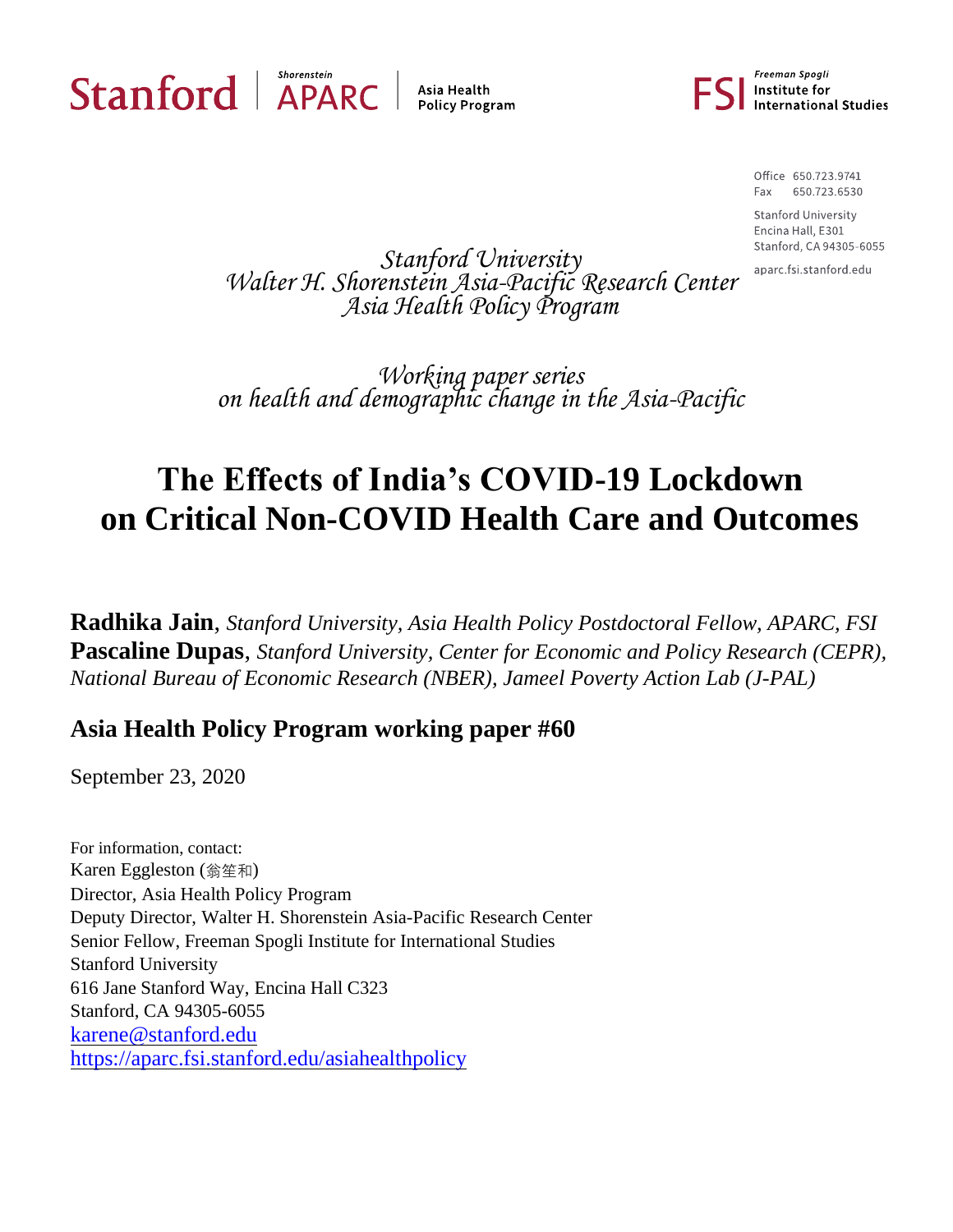## **The Effects of India's COVID-19 Lockdown on Critical Non-COVID Health Care and Outcomes**

**Authors:** Radhika Jain, Pascaline Dupas<sup>1</sup>

Working Paper Under Review

**Abstract:** India's COVID-19 lockdown is widely believed to have disrupted critical health services, but its effect on non-COVID health outcomes is largely unknown. Comparing mortality trends among dialysis patients in the eight months around the lockdown with the previous year, we document a 64% increase in mortality between March and May 2020 and an estimated 22-25% total excess mortality through July 2020. The mortality increase is greater among females and disadvantaged groups. Barriers to transportation and disruptions in hospital services appear to be the main drivers of increased morbidity and mortality. The results highlight the unintended consequences of the lockdown on critical and life-saving non-COVID health services that must be taken into account in the implementation of future policy efforts to control the spread of pandemics.

## **Main Text:**

On 24 March 2020, the Government of India ordered one of the most severe nationwide COVID-19 lockdowns in the world to control virus spread. The lockdown was announced with four hours' notice, barred people from leaving their homes, required non-essential commercial establishments and transport services to close, and was enforced strictly with penalty of arrest (*1*). Google Mobility data show that mobility decreased by 60-80% within days of the announcement (Fig. S1). Although initially limited to 21 days, national restrictions were finally eased 10 weeks later, at the beginning of June, after which they were limited to designated geographic areas based on case counts.

Although critical health services were officially exempt from the lockdown, the media reported widespread disruptions to routine and emergency non-COVID care due to transport and curfew barriers for patients and health workers, hospitals turning patients away, and supply chain disruptions that affected medicine access and costs (*2, 3, 4*). A June 2020 policy report documented a 51% reduction in medical services under government health insurance programs across the country during the lockdown (*5*). Analysis of the publicly available national Health Management Information System (HMIS), which collates monthly reports from public health facilities and workers on a range of health services, including immunization, institutional deliveries, and hospital care, finds dramatic decreases in preventive care and treatment of illness (*6*).

However, quantifying the impact of these disruptions on people's health has remained elusive due to the unavailability of reliable and high frequency data measuring health outcomes, including

<sup>&</sup>lt;sup>1</sup> Jain: Stanford University. Dupas: Stanford University, Center for Economic and Policy Research (CEPR), National Bureau of Economic Research (NBER), Jameel Poverty Action Lab (J-PAL). Correspondence to: [rjain19@stanford.edu,](mailto:rjain19@stanford.edu) [pdupas@stanford.edu.](mailto:pdupas@stanford.edu)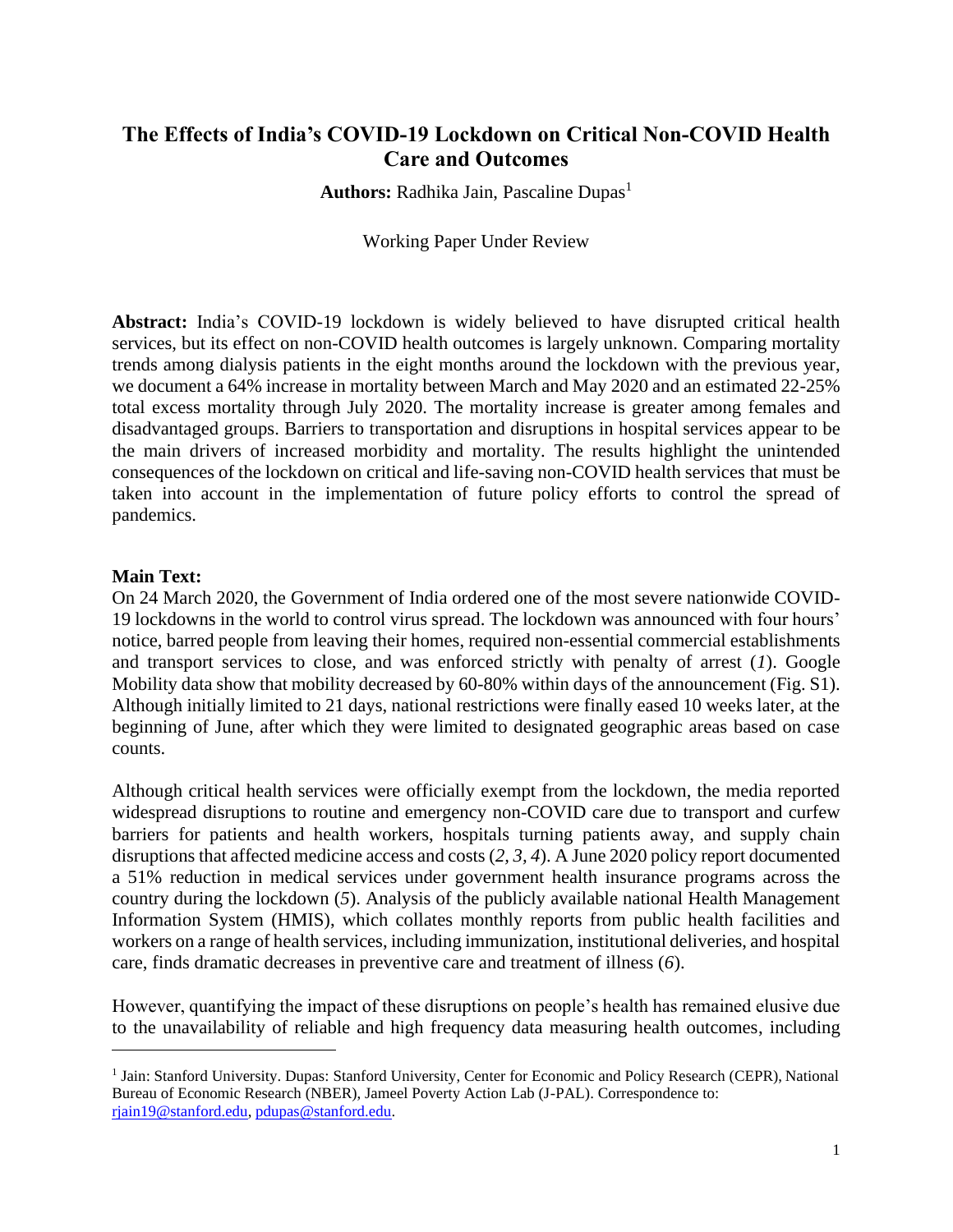mortality. Because the COVID-19 lockdown may have reduced deaths from some causes, such as road accidents, evaluating its effects requires disaggregated cause-specific mortality. However, the vast majority of deaths in India occur at home, rather than at health facilities, are not included in the national Civil Registration System, and have no certified cause of death (*7*). While government health insurance programs collect real-time data on hospital services provided, they record no details on patient morbidity or mortality. The HMIS data have been found to be of low quality, underrepresent care in the private sector, and do not provide complete morbidity or mortality outcomes (*8*). The Sample Registration System, which estimates age-specific death rates through surveys of a representative subset of the Indian population, does not provide details on cause of death and the most recent report only provides total mortality estimates through 2018 (*9*).

Given the dearth of reliable, updated, and publicly available data on health outcomes in India, evaluating the effect of the COVID-19 lockdown on non-elective health services requires the identification of patients in need of such care and the collection of primary data. This paper uses insurance claims filed under a largescale government health insurance program to identify patients requiring critical chronic non-COVID health care and rapid phone surveys with their households to estimate the effects of the lockdown on health care, morbidity, and mortality in the four months following its imposition.

We focus on dialysis, a form of life-sustaining long-term hospital care. Patients with end stage chronic kidney disease need dialysis to remove waste, salts, and excess water to prevent their build up in the body; regulate levels of potassium, sodium and bicarbonate in the blood; and control blood pressure. Treatment is typically required in three- to four-hour sessions, two to four times each week for the duration of the patient's life or until they get a kidney transplant. Disruptions to dialysis treatment result in the accumulation of fluids and toxins in the body, and can cause extreme swelling, nausea and vomiting, difficulty in breathing and urinating, and other symptoms. Missing dialysis visits or shortening their duration is associated with large increases in hospitalization and mortality (*10-13)*.

The Ayushman Bharat Mahatma Gandhi Rajasthan Swasthya Bima Yojana (AB-MGRSBY), is a statewide government health insurance program in Rajasthan, India (supplemental materials provide details). It entitles approximately 50 million low income individuals, or about two-thirds of the state population, to free secondary and tertiary care at over 1200 empaneled hospitals. All members of eligible households are automatically enrolled based on state poverty lists and face no premium or copay. Hospitals file an electronic claim for every patient visit and are reimbursed by the insurer. The claims data generated provide one of the only ways of directly identifying patients utilizing hospital care in the state.

We obtained access to the universe of administrative claims data through October 2019, which include patient name, phone number, complete dialysis history, and hospitals visited. Dialysis care is the only long-term, non-elective chronic health service provided under AB-MGRSBY: patients on dialysis in late 2019 would continue to require it through the COVID-19 lockdown if still alive. We identified all patients receiving dialysis under AB-MGRSBY between August and October 2019 and called their households for phone surveys to collect data on health care access and outcomes through the lockdown. The survey was conducted with the patient or the person in the household most knowledgeable of their care, and collected data on care-seeking in the month prior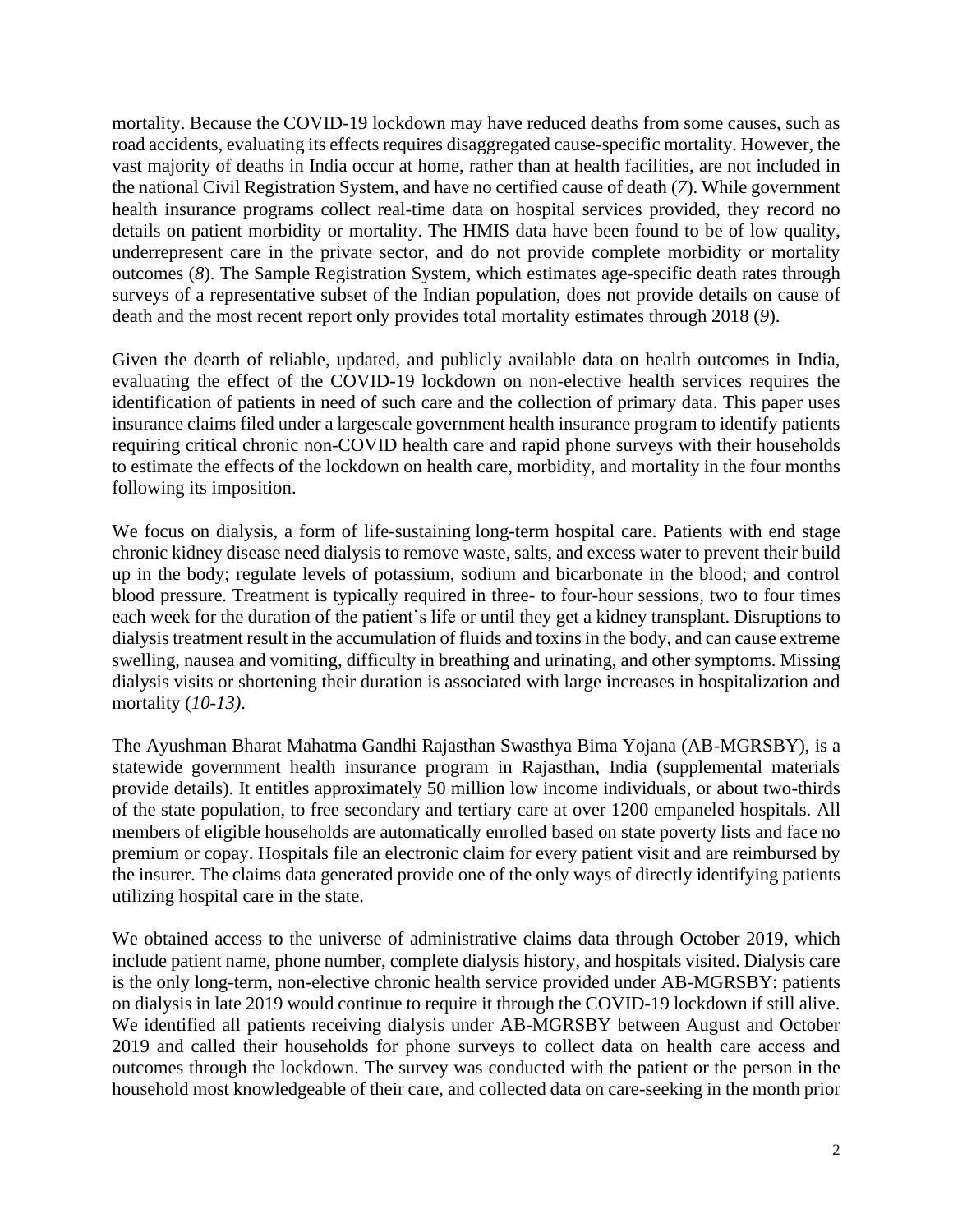to the lockdown, disruptions to care due to the lockdown, morbidity, hospitalization, and the date and cause of death. To limit recall bias in answers about care disruptions, we completed the first round of surveys between late May 2020 and mid-June 2020. To track complete mortality through July, we conducted follow-up surveys focused on morbidity and mortality in July and again in August with all patients alive at the time of the first survey.

The full sample of 3,183 dialysis patients under insurance in Rajasthan is disproportionately male (69%) and 46 years old, on average. By October 2019, the average patient had been on dialysis under insurance for 11.5 months, with 5 visits per month (Table S1). Households with unreachable phone numbers or no eligible dialysis patient were excluded. The supplementary materials provide details. 94% of reached and eligible households consented to participating, resulting in a study sample of 2,110 patients with a complete survey. Surveyed patients were statistically similar to the full sample in age, sex, and monthly dialysis visits, but had been on dialysis for fewer months (Table S1). Of the 1,392 patients alive at the time of the first survey, 1,177 (85%) completed a follow-up survey.

The primary outcome of interest is mortality. To examine changes in mortality over the four months before and after the lockdown, we estimate an unadjusted discrete-time model of mortality hazard, or the share of deaths among people still alive each month, with indicators for each month from December 2019 to July 2020, as well as a model adjusted for socioeconomic, demographic, and care history characteristics. To account for potential seasonal trends or monthly fluctuations in mortality, we use historical insurance claims data to identify a comparison cohort of patients who were alive and on dialysis between August and October 2018. To avoid attrition and recall bias likely to affect phone surveys almost two years later, we use the share of patients observed as having permanently dropped out of dialysis care in the administrative claims data each month to proxy for the share of people that died in that month. We validated this measure in a 2018 audit study, described in further detail in the supplementary materials. We run the same unadjusted model with dummies for each month from December 2018 to July 2019 on the comparison cohort, as well as a model adjusted for demographic and care history variables that can be constructed from the administrative data.

We first document substantial disruptions to health care caused by the lockdown (Fig. 1). Over 62% of households report a disruption in access to dialysis care during the lockdown. 42% of households reported being unable to reach their hospital due to travel barriers. Qualitative findings from open-ended questions in the survey indicate that travel barriers were due to difficulties finding transport and requirements to show proof of official approval of travel exemptions for hospital visits (see supplementary text). 15% found the hospital was closed or refused to provide care, 11% faced increased hospital charges, and 23% switched to a different hospital from the one they typically visit. 17% could not obtain necessary medicines; supply chains disruptions that reduced medicine availability and increased prices contributed to this. Patients faced a 172% increase in payments per visit, driven largely by increased charges at private hospitals, and a 6% average decline in monthly visits between March and April. Although the lockdown was universal, its effects on care-seeking were worse for vulnerable and remote households: lower caste, poorer patients, and those living further away from a dialysis hospital were significantly more likely to have faced any disruption, but there are no substantial differences by patient gender or age (Fig. S2). Structured interviews with 15 hospitals from 10 districts confirm patient reports, but also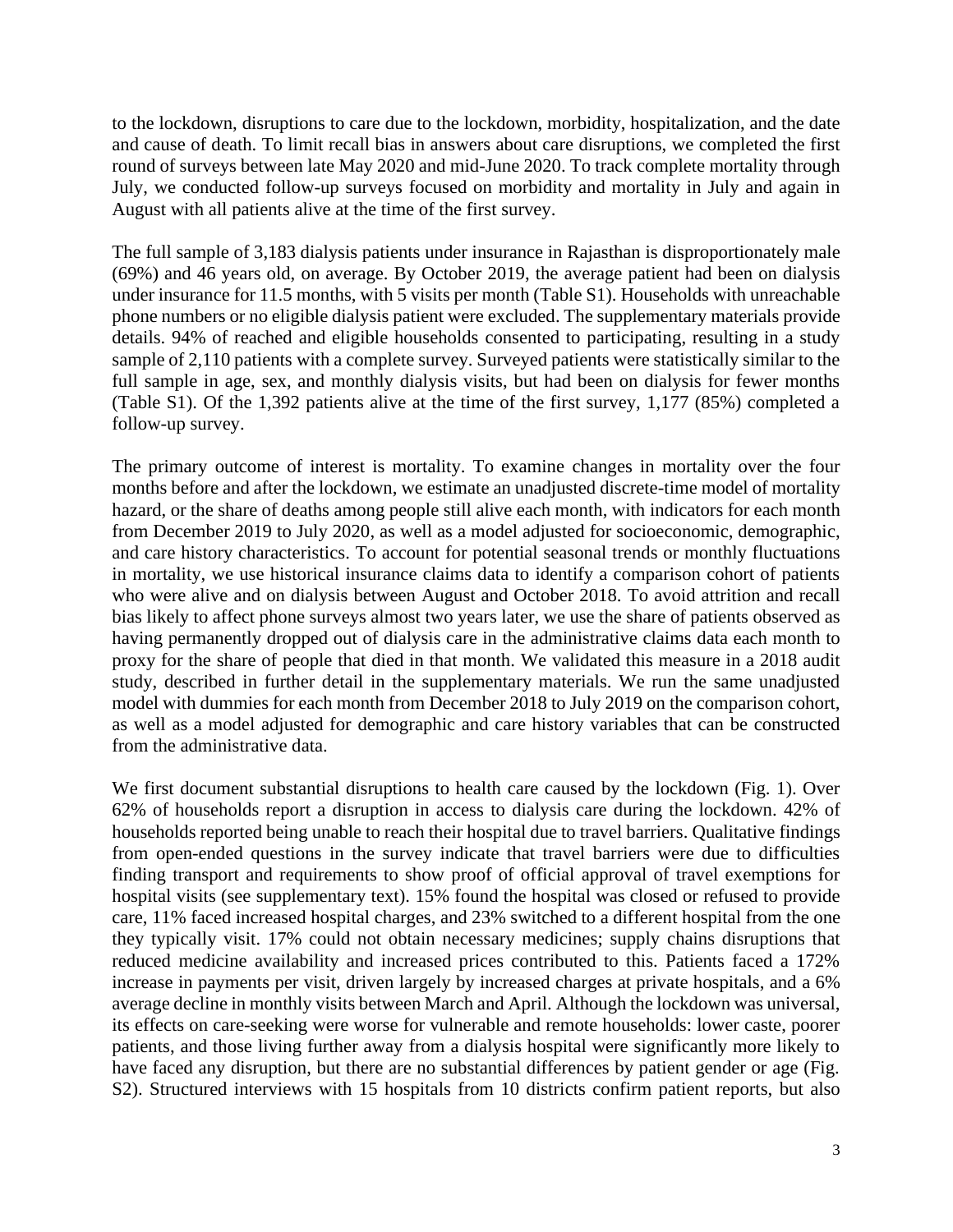suggest that hospitals faced their own constraints. 7 of the 15 hospitals reported having to during the lockdown due to staffing and supply shortages. Those that continued services reported a drop in patient visits, which they credited to transportation barriers. Larger hospitals reported receiving patients displaced from nearby hospitals that had closed.

The mortality hazard declines steadily from December to March in the 2019-2020 cohort (Fig.2). This is driven largely by deaths among the most vulnerable patients: elderly patients, those who recently initiated dialysis, and low caste groups have higher mortality in the early months (Fig. S3). Individuals still alive at the end of March are, therefore, likely to be disproportionately lower risk. Mortality in May 2020, after a full month of exposure to the lockdown, increases sharply to 4.37%, a 1.70pp or 63.60% (p=0.01) increase relative to 2.67% mortality in March, prior to the lockdown. Controlling for sociodemographic characteristics and dialysis history increases this to a 1.84pp (67.57%) change over March mortality of 2.72% (Fig. S4). Mortality declines in June and July 2020, but never decreases below March levels; because we did not reach all households in the follow-up survey, actual mortality in this period may be higher than measured (Table S1).

Mortality in the comparison cohort from the previous year follows a statistically similar trend between December and April, but exhibits no increase in May or the subsequent months. This suggests that the sharp increase in May 2020 is not explained by seasonal fluctuations, and that it was not purely a displacement of mortality from the subsequent 2 months, since we observe no offsetting decreases in mortality to below-March levels. Comparing observed deaths between April and July 2020 to deaths if the March 2020 mortality rate had continued and to deaths if the comparison cohort mortality rates for those months had applied, we estimate total excess mortality in the four months following the lockdown was 22-25%.

This excess mortality is unlikely to be due to COVID-19 infections. Only 4 patients, who died between June and August 2020, were reported testing positive for COVID-19. Excluding them from the analysis of mortality does not change trends meaningfully (Fig. S5). Furthermore, we find the largest increase in mortality in May, soon after the lockdown and before the virus had spread widely. If COVID-19 was driving mortality, we would expect deaths to increase over time, alongside confirmed cases. Nevertheless, given that testing rates for COVID-19 remain low in India, we cannot rule out the possibility that it contributed to deaths.

Instead, excess mortality appears to be driven by lockdown-related disruptions to dialysis care. Restricting the sample to patients alive at the end of April and exposed to at least one month of the lockdown, we regress three measures of health outcomes – a morbidity index of dialysis-related health complications, any hospitalization, and death – on an individual-level index of care disruptions during the month of April. We find that a 1SD increase in the care disruptions index is associated with a 0.17SD increase in the morbidity index (p=0.000), 3.1pp increase in the probability of hospitalization ( $p=0.002$ ), and 2.1pp increase in the probability of death ( $p=0.013$ ) in the period from May to July (Table 1). These effects are sizeable relative to an overall hospitalization rate of 15% and mortality of 11% over those months and controlling for sociodemographic characteristics and dialysis history does not change the relationships. Disruptions to dialysis care persist in July and August, at the end of our study and after the lockdown was eased, suggesting that adverse effects on morbidity and mortality may continue to unfold over the coming months (Fig. S6).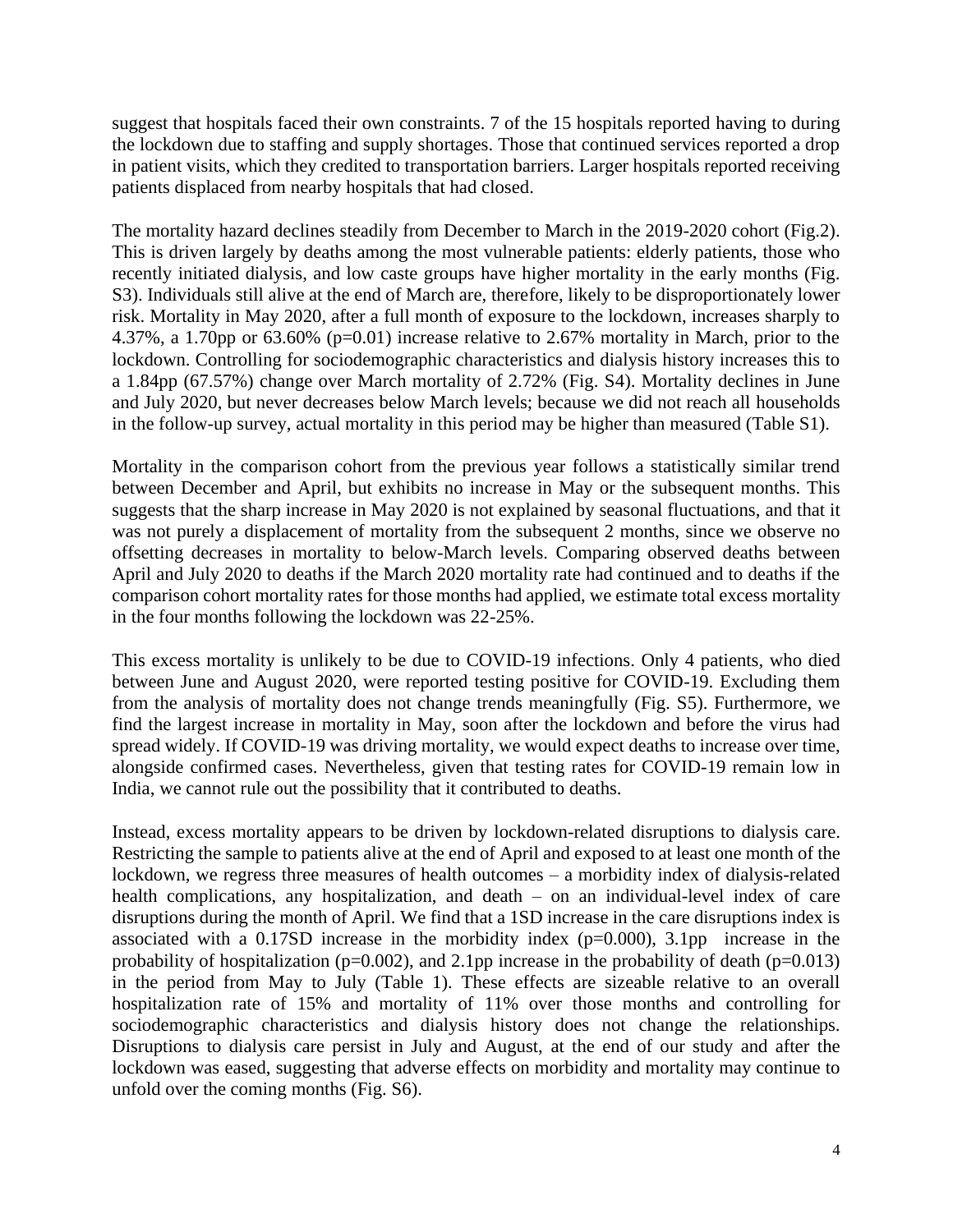The effects of disruptions on health outcomes varied across socioeconomic and demographic groups. Analysis of heterogeneity in mortality by subgroup, in Fig. 3, indicates that, while almost every subgroup experienced a large increase in mortality in May relative to March, the increase is larger for females, those below 45 years in age, and socioeconomically disadvantaged groups; these differences are robust to covariate-adjustment (Fig. S7). The association between the care disruption index and health outcomes between May and July is also stronger for these groups (Fig. S8). The greater disruptions to care faced by lower caste and poorer patients noted earlier could partly explain their worse outcomes. However, we find no evidence that females faced higher disruptions than males (Fig. S2). Instead, the higher mortality among women may be due to differential treatment of women within the household. Figure S8 shows that care disruptions were associated with increased morbidity for both males and females, but with increased hospitalization only for males, and with larger increases in mortality for females between May and July. These results suggest that households were less likely to seek hospital care for females, which is consistent with the literature documenting unequal access to care for women in India (*14-17*). Patients in remote locations underserved by the health system also experienced more disruptions associated with larger increase in mortality (Fig. S1, Fig. S9).

The timing and size of the increase in mortality relative to pre-lockdown trends in 2020, as well as to trends in estimated mortality for a similar cohort in the previous year, strongly suggests that the observed increase is due to the nationwide COVID-19 lockdown. The fact that lockdownrelated disruptions to dialysis care are positively associated with morbidity and mortality in subsequent months is also consistent with a causal interpretation of the results. While our analysis is restricted to one type of chronic care in one state, our findings are indicative of the serious but largely undocumented health effects of severe disruptions to a range of similar critical chronic care services in other states in India: national government health insurance programs targeting low income households have seen a 6% reduction in dialysis care (similar to our results), a 64% decline in oncology care, and an 80% decrease in critical cardiovascular surgeries (*5*). We demonstrate that a universal policy is likely to have larger adverse effects on health care-seeking and outcomes on already vulnerable subpopulations, who may require extra protections. The findings highlight the unintended consequences of the lockdown on critical and life-saving non-COVID health services that must be taken into account in the implementation of future policy efforts to control the spread of pandemics.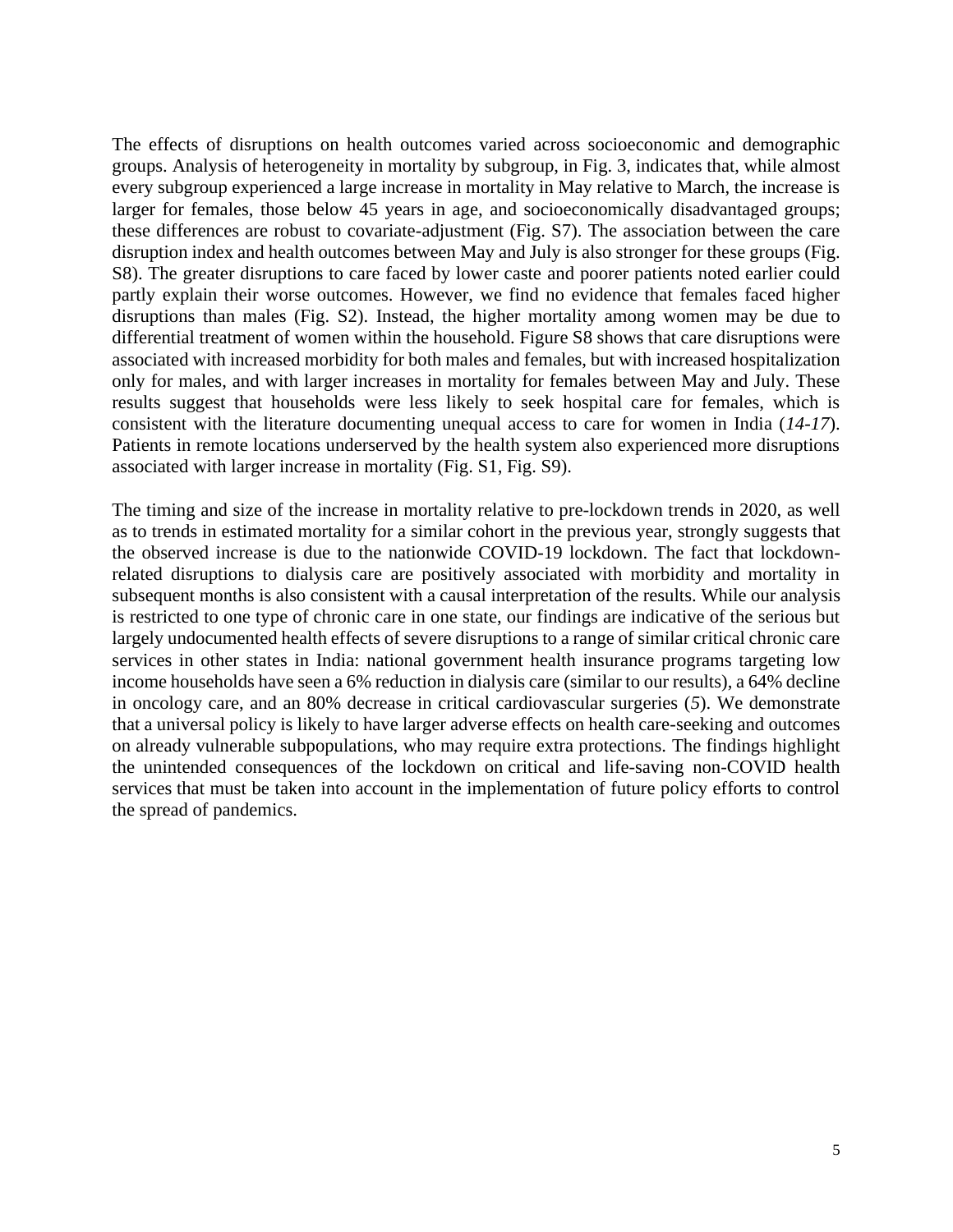

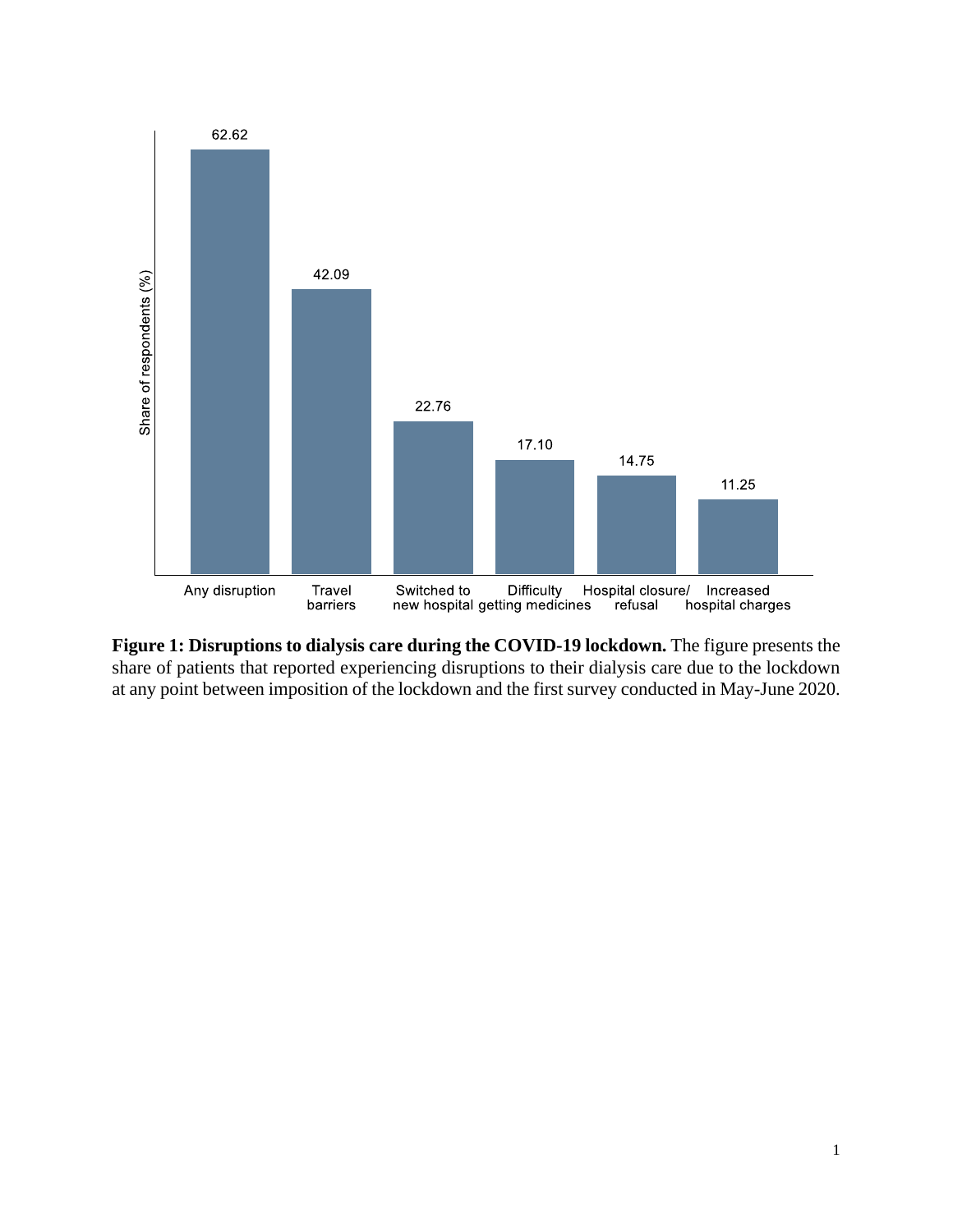

**Figure 2: Monthly dialysis mortality in the surveyed and historical cohorts.** The green solid line presents the hazard of death, or the share of people still alive that die in each month, for the surveyed cohort, from an unadjusted discrete time model with dummies for each month from December 2019 through July 2020. Vertical bars represent 95% confidence intervals. The grey dashed line presents the monthly hazard for the cohort of patients on dialysis in August-October 2018 from a similar model with dummies for each month from December 2018 through July 2019. Hazards have been converted into percentage terms for ease of interpretation. Mortality in May 2020, after a full month of exposure to the lockdown, is 1.78 percentage points (64%) higher than mortality in March 2020. Total mortality between April and July 2020 is 22-25% higher than expected levels. Covariate-adjusted models are in Fig. S3.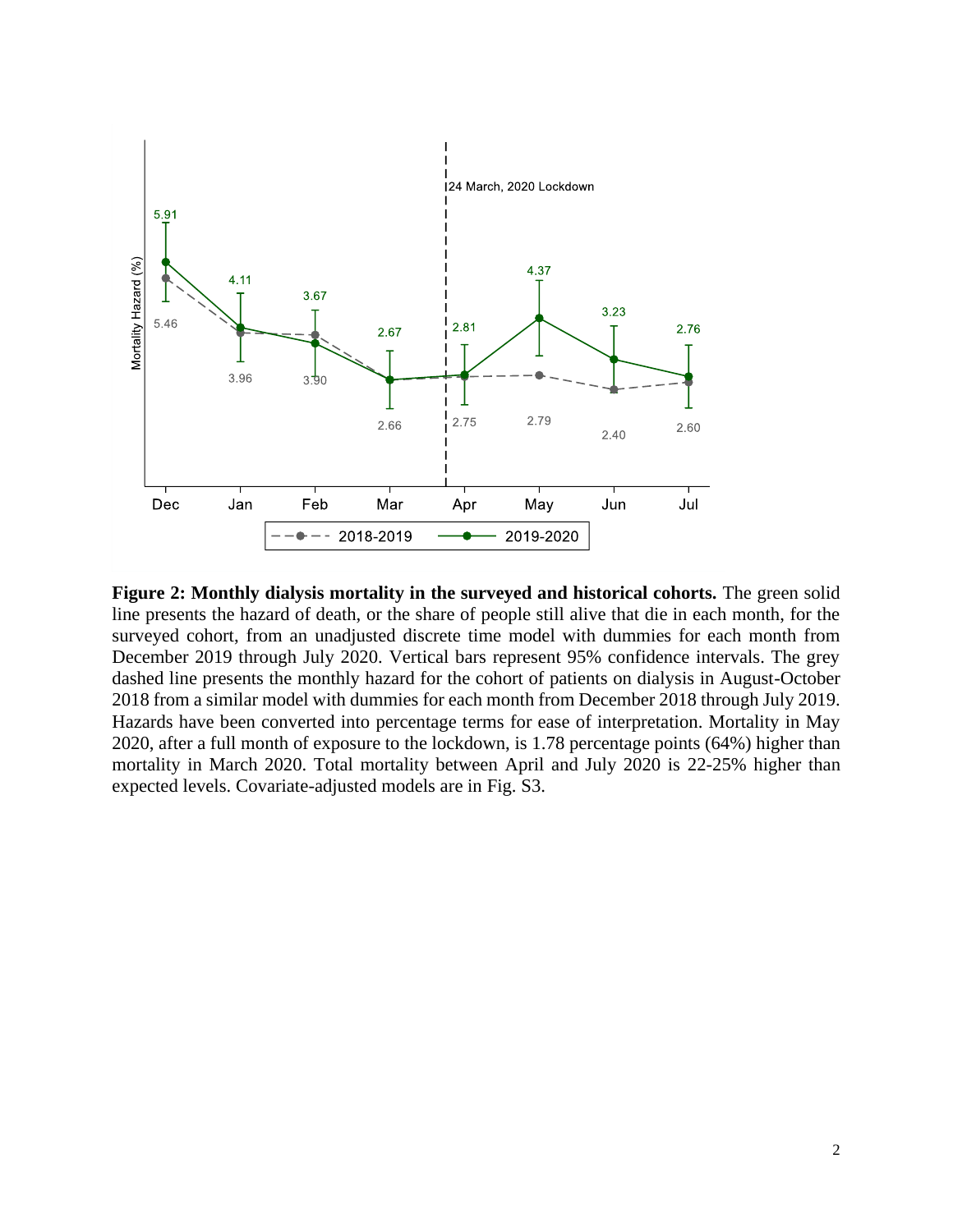

Figure 3: Heterogeneity in mortality effects by subgroup. Each bar represents the percentage point change in unadjusted death hazard between March and May 2020 for the full sample of patients, as well as for each subgroup. Lines represent 90% and 95% confidence intervals. The grey figures on the right present the increase between March and May as a percentage of March mortality. Estimates adjusted for all other subgroup characteristics look similar and are presented in Supplemental Fig. S6.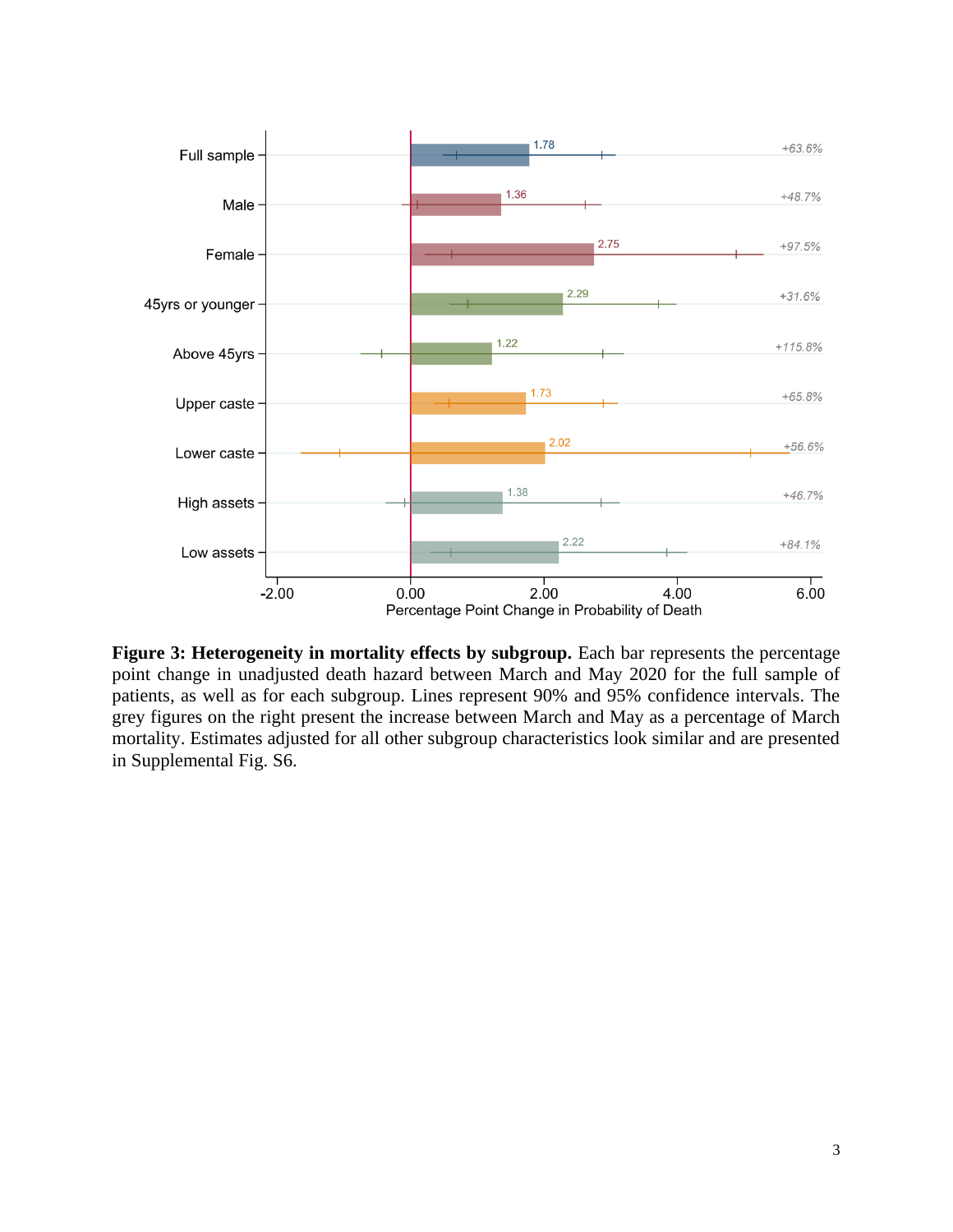|                              | $\perp$ . | (2)             | (3)     |
|------------------------------|-----------|-----------------|---------|
|                              | Morbidity | Hospitalization | Death   |
| A. Unadjusted                |           |                 |         |
| Care disruptions index       | 0.172     | 0.031           | 0.021   |
|                              | (0.000)   | (0.002)         | (0.013) |
| <b>B.</b> Covariate adjusted |           |                 |         |
| Care disruptions index       | 0.171     | 0.030           | 0.025   |
|                              | (0.000)   | (0.003)         | (0.004) |
| <b>Observations</b>          | 1461      | 1446            | 1489    |
| Post-lockdown mean           | $-0.000$  | 0.142           | 0.108   |

**Table 1: Association between care disruptions and post-lockdown health outcomes.** The table presents linear regressions of health outcomes on lockdown-related care disruptions and health outcomes among patients alive thorough April and exposed to at least one full month of the lockdown (p-values in parentheses). The care disruptions index is a composite measure of a range of problems faced in obtaining dialysis care during the lockdown, including hospital closure or service refusal, difficulty obtaining medicines, and a decrease in monthly dialysis visits between March and April. Morbidity is an index of symptoms known to follow disruptions to dialysis. Both indices are standardized over the sample. Hospitalization and death are binary outcomes. All three outcomes are measured over the period May through July 2020. Covariates in Panel B include age, sex, caste group, month of dialysis initiation, and lifetime dialysis visits at baseline. Details on the analysis are in the supplementary methods and materials.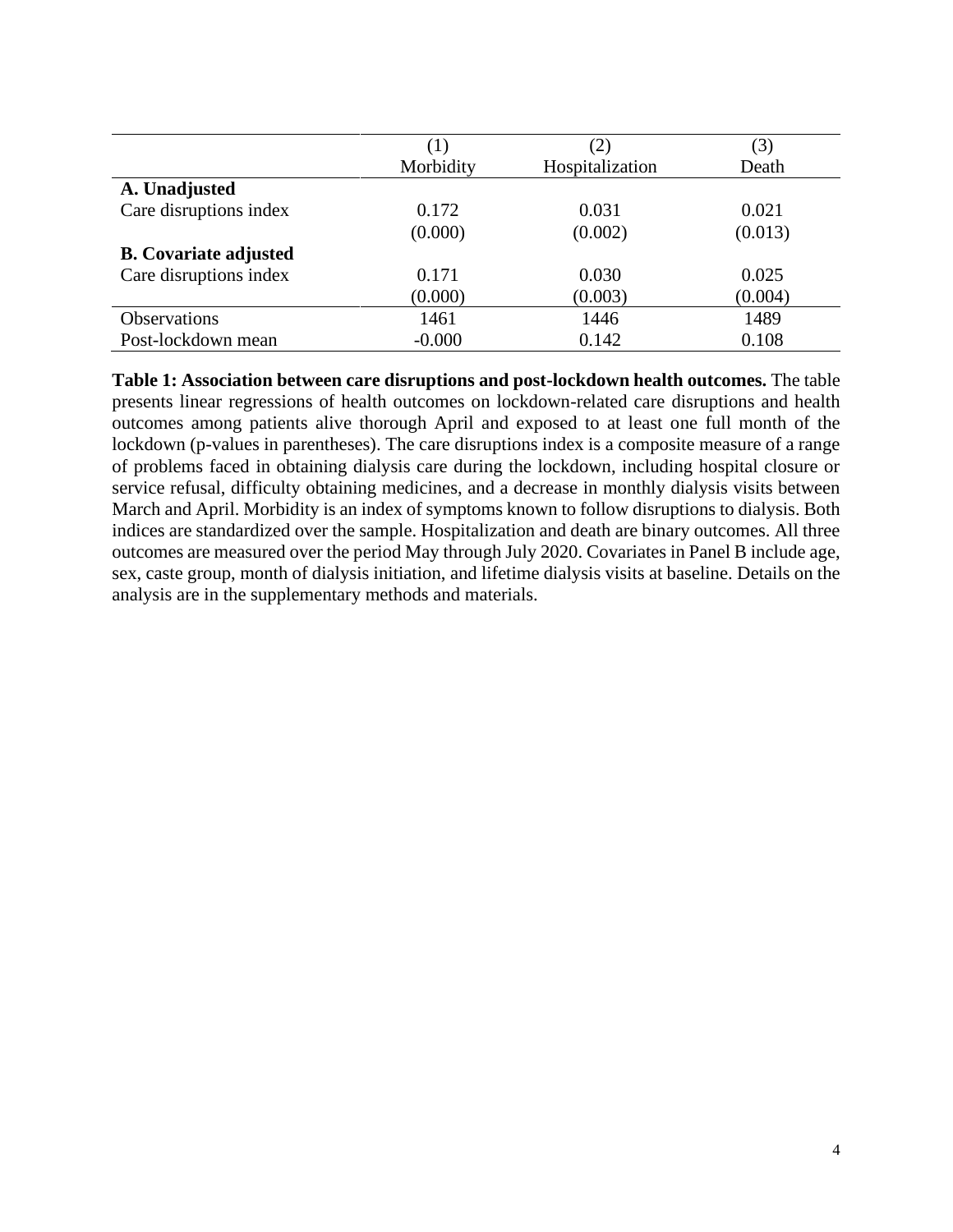## **References**

- 1. Ministry of Home Affairs Order No 40-3/2020-D dated 24.03.2020. [https://www.mha.gov.in/sites/default/files/Guidelines.pdf.](https://www.mha.gov.in/sites/default/files/Guidelines.pdf)
- 2. "How Healthcare Became Unaffordable For Non-COVID Patients During The Pandemic," IndiaSpend, 19 June 2020; [https://www.indiaspend.com/how-healthcare-became](https://www.indiaspend.com/how-healthcare-became-unaffordable-for-non-covid-patients-during-the-pandemic/)[unaffordable-for-non-covid-patients-during-the-pandemic/.](https://www.indiaspend.com/how-healthcare-became-unaffordable-for-non-covid-patients-during-the-pandemic/)
- 3. "Private hospitals can't refuse critical patients or insist on testing all for COVID-19: Centre," Indian Express, 28 April 2020; [https://www.newindianexpress.com/nation/2020/apr/28/private-hospitals-cant-refuse-critical](https://www.newindianexpress.com/nation/2020/apr/28/private-hospitals-cant-refuse-critical-patients-or-insist-on-testing-all-for-covid-19-centre-2136540.html)[patients-or-insist-on-testing-all-for-covid-19-centre-2136540.html.](https://www.newindianexpress.com/nation/2020/apr/28/private-hospitals-cant-refuse-critical-patients-or-insist-on-testing-all-for-covid-19-centre-2136540.html)
- 4. "8 hospitals in 15 hours: A pregnant woman's crisis in the pandemic," New York Times, 12 July 2020; [https://www.nytimes.com/2020/06/21/world/asia/coronavirus-india-hospitals](https://www.nytimes.com/2020/06/21/world/asia/coronavirus-india-hospitals-pregnant.html)[pregnant.html.](https://www.nytimes.com/2020/06/21/world/asia/coronavirus-india-hospitals-pregnant.html)
- 5. Owen Smith, Parul Naib, Pulkit K. Sehgal and Sheena Chhabra. PM-JAY Under Lockdown: Evidence on Utilization Trends. (2020). PM-JAY Policy Brief 8. National Health Authority.
- 6. "COVID-19 disrupted India's routine health services," IndiaSpend, 27 August 2020; [https://www.indiaspend.com/covid-19-disrupted-indias-routine-health-services.](https://www.indiaspend.com/covid-19-disrupted-indias-routine-health-services)
- 7. Jha, P., Gajalakshmi, V., Gupta, P.C., Kumar, R., Mony, P., Dhingra, N., Peto, R. and RGI-CGHR Prospective Study Collaborators. (2005). Prospective study of one million deaths in India: rationale, design, and validation results. *PLoS Med*, *3*(2), p.e18.
- 8. Sharma, A., Rana, S. K., Prinja, S., & Kumar, R. (2016). Quality of health management information system for maternal & child health care in Haryana state, India. *PLoS One*, *11*(2), e0148449.
- 9. Sample Registration System (SRS) Bulletins, Office of the Registrar General and Census Commissioner; [https://censusindia.gov.in/vital\\_statistics/SRS\\_Bulletins/Bulletins.html.](https://censusindia.gov.in/vital_statistics/SRS_Bulletins/Bulletins.html)
- 10. R. Saran, J.L. Bragg-Gresham, H.C. Rayner, et al. Nonadherence in hemodialysis: associations with mortality, hospitalization, and practice patterns in the DOPPS. Kidney International, 64 (2003), pp. 254-262.
- 11. Amanda H. Anderson, Andrew J. Cohen, Nancy G. Kutner, Jeffrey B. Kopp, Paul L. Kimmel, Paul Muntner. Missed dialysis sessions and hospitalization in hemodialysis patients after Hurricane Katrina. (2009). Kidney International, Volume 75, Issue 11, Pages 1202- 1208.
- 12. Zoraster R, Vanholder R, Sever MS. Disaster management of chronic dialysis patients. (2007). Am J Disaster Med. 2(2):96-106.
- 13. Abdel-Kader K, Unrah ML. Disaster and end-stage renal disease: targeting vulnerable patients for improved outcomes. (2009). Kidney Int.;75(11):1131-1133.
- 14. Ramakrishnan S, Khera R, Jain S, Saxena A, Kailash S, et al. (2011). "Gender differences in the utilization of surgery for congenital heart disease in India." Heart 97:1920–25.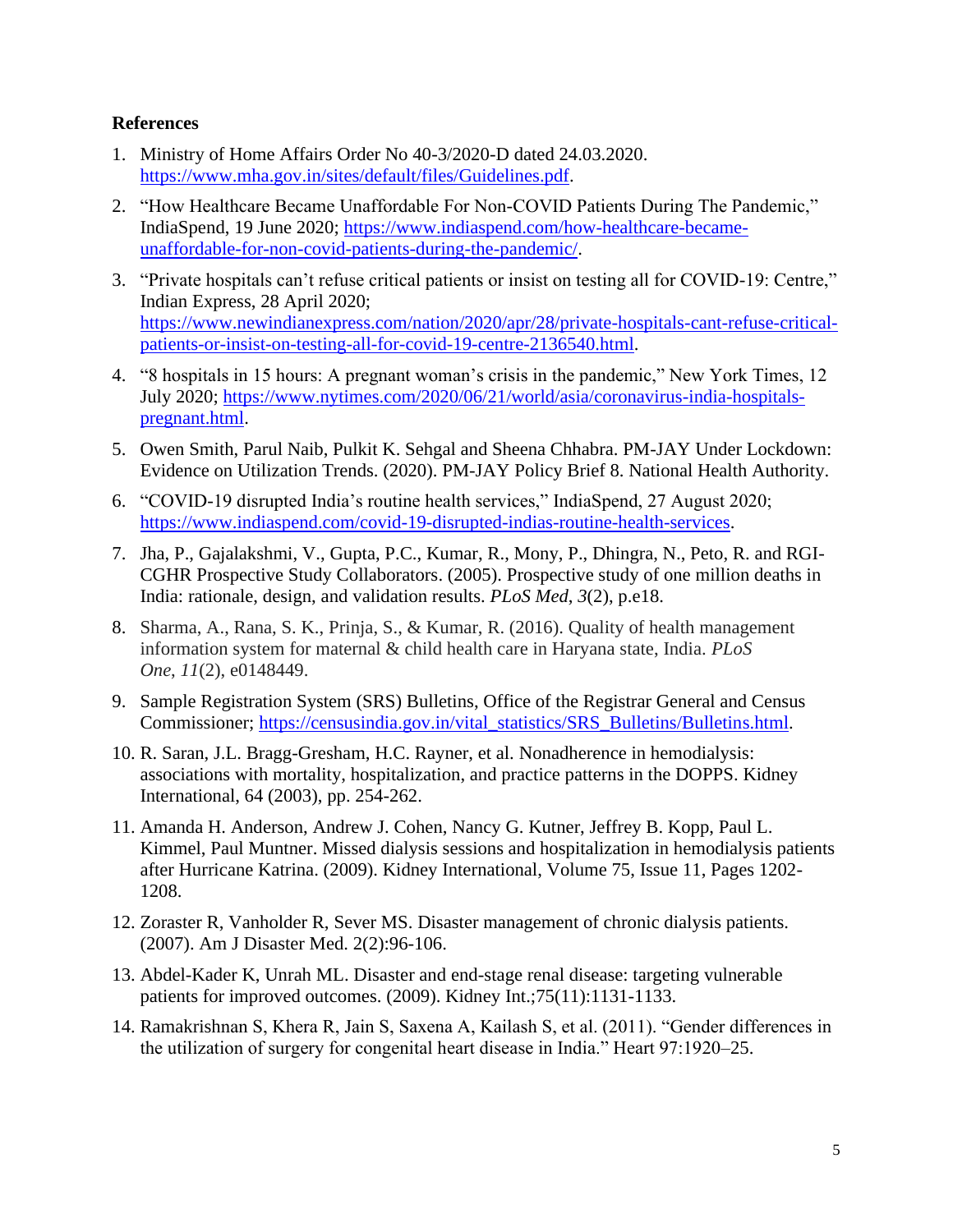- 15. Shaikh M, Peters SAE, Woodward M, et al. (2018). "Sex differences in utilization of hospital care in a state sponsored health insurance programme providing access to free services in South India." BMJ Glob Health 2018;3:e000859. doi:10.1136/ bmjgh-2018-000859
- 16. Kapoor M, Agrawal D, Ravi S, et al. (2019). "Missing female patients: an observational analysis of sex ratio among outpatients in a referral tertiary care public hospital in India". BMJ Open doi: 10.1136/bmjopen-2018-026850.
- 17. Dupas, P., Jain, Radhika. (2020). "Women Left Behind: Gender Inequity within Rajasthan's Universal Health Care Program". Working Paper.

**Acknowledgments:** We are grateful to Ambika Chopra, Mustufa Patel, and Mantasha Hussain for their excellent and dedicated research assistance and to Putul Gupta for outstanding research management. The preliminary results in this paper were presented at the Development Economics meetings of the NBER Summer Institute in July 2020, as well as in a Webinar organized by JPAL South Asia in August 2020. **Funding:** This research was funded by a grant from the Bill and Melinda Gates Foundation, awarded through the J-PAL CaTCH Initiative's special COVID-19 funding window; **Author contributions:** R.J. and P.D. jointly conceived of and designed the research. R.J. performed the data analyses and produced the figures and tables. R.J. and P.D. wrote the paper. All authors contributed to the scientific discussions and preparation of the manuscript; **Competing interests:** Authors declare no competing interests; **Data and materials availability:** The insurance claims data is subject to a non-disclosure agreement. Replication code and deidentified survey data will be made available at the time of publication on the authors' website. The institutional review boards at IFMR and at Stanford University (protocol no. 41683) approved this research.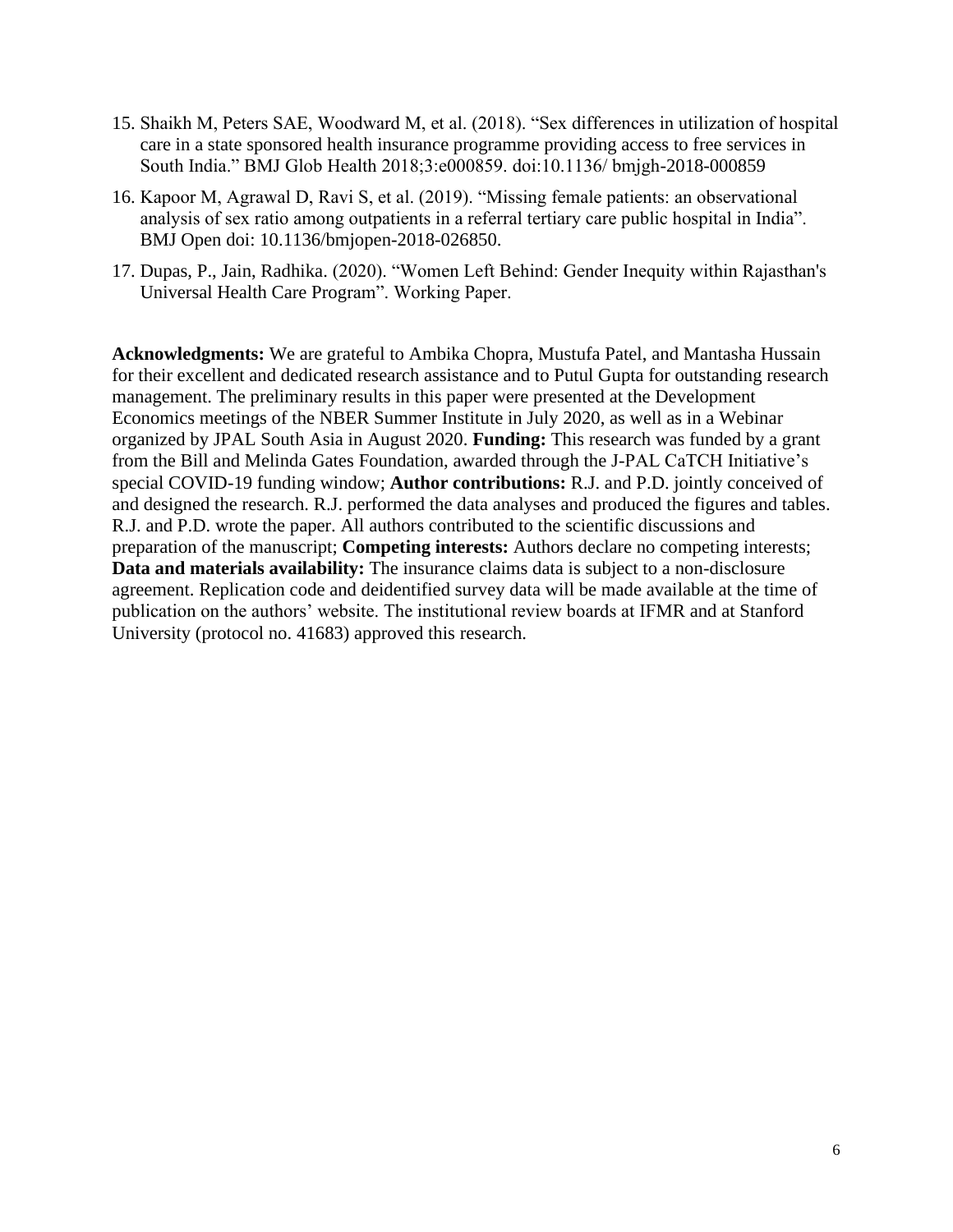## **The Effects of India's COVID-19 Lockdown on Critical Non-COVID Health Care and Outcomes Supplementary Materials**

## Radhika Jain, Pascaline Dupas

Correspondence to: rigin19@stanford.edu, [pdupas@stanford.edu](mailto:pdupas@stanford.edu)

## **S1. Materials and Methods**

## Study population

In December 2015, the Government of Rajasthan, India, launched the statewide Bhamashah Swasthya Bima Yojana (BSBY), later renamed the Ayushman Bharat – Mahatma Gandhi Rajasthan Swasthya Bima Yojana, or AB-MGRSBY, a government health insurance program that entitles all member of low-income households to free care at public and empaneled hospitals. In 2019, the program covered approximately 50 million individuals in 15 million households and included more than 400 public and 800 private, actively participating hospitals. The scheme covers 1400 secondary and tertiary health services, including dialysis. Households are determined to be eligible based on government poverty lists, all members are automatically enrolled, and beneficiaries pay no premium, deductible, or copay for their care under the program. Hospitals file claims in real-time for each visit and service provided to eligible patients through the government's electronic filing system and are reimbursed for this care after review of the claims filed. The government has provided us with the universe of updated insurance claims filed from December 2015, when the program was launched, through October 2019. The data include each patient's residence location, phone number, health services received, and the names and locations of hospitals they visited. These data provide one of the few ways of directly identifying patients utilizing hospital care in India.

Because we only have access to data through October 2019, we cannot directly use them to study disruptions to care during the lockdown. Instead, we leverage these data to identify patients that utilized insurance in October 2019 and are likely to still be in need of non-elective care during the COVID-19 lockdown that began on 24 March, 2020. Dialysis is the only health service under the AB-MGRSBY program that fits this bill. Dialysis is a form of critical chronic care; patients typically require multiple hospital visits each week for the rest of their lives (unless they get a kidney transplant), without which they suffer serious health consequences and death. Using the last 3 months of the data available, we identified all patients on dialysis under the program between August and October 2019. The administrative data provides us with their entire history of dialysis care visits. To collect data on mortality over time and how the COVID-19 lockdown affected it, we called the associated phone numbers in the administrative data to conduct phone surveys. The study population is, therefore, the universe of dialysis patients under a government health insurance program that covers the poorest three-fourths of Rajasthan's population.

## Survey sample and details

Table S1 presents complete statistics on the full sample as well as the patients for whom a survey was completed. Of the 3,183 dialysis patients identified, 83.5% (2,659) had a working phone number that could be reached and 70.2% (2,234) confirmed the identity of an eligible dialysis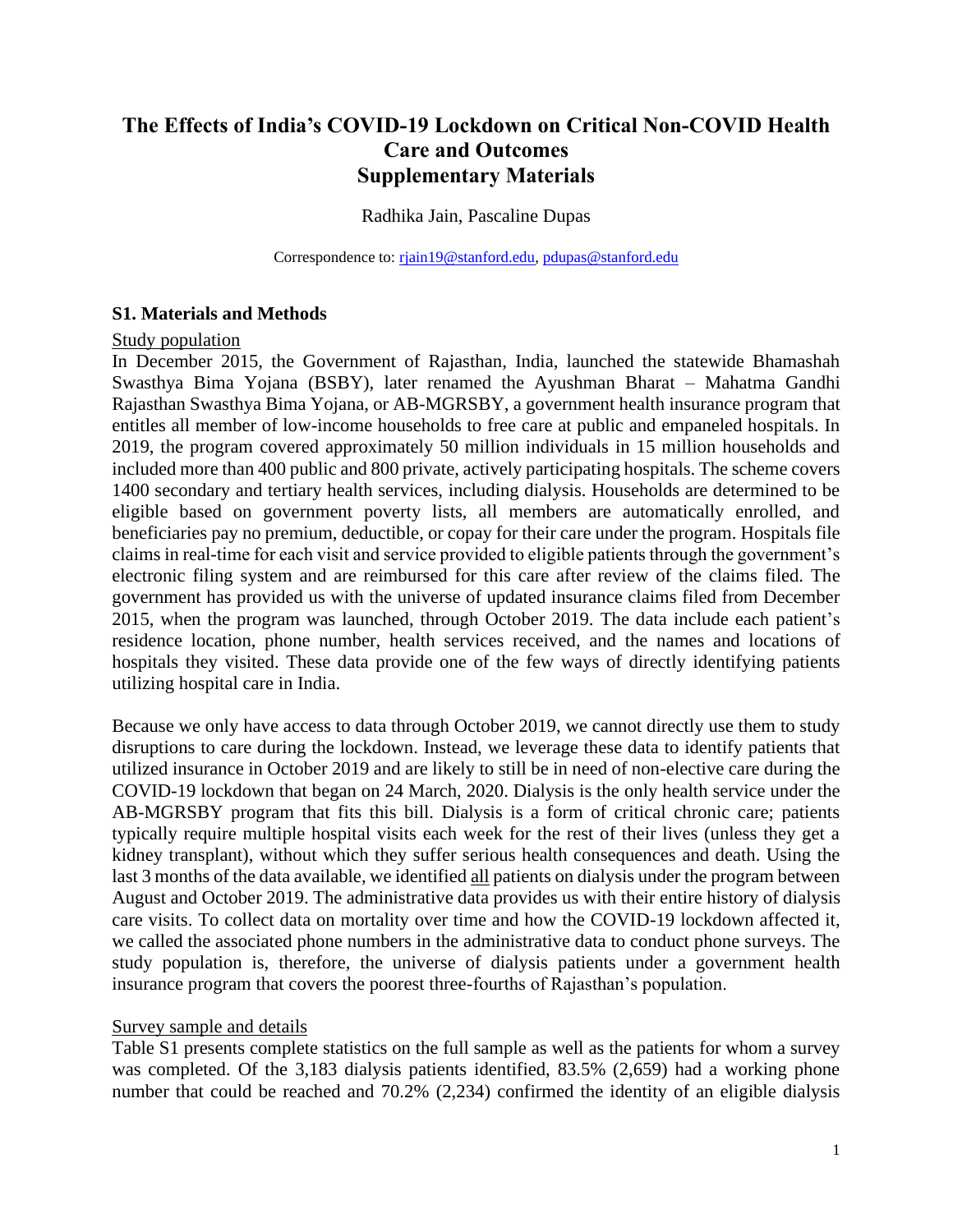patient. This drop out is explained by several factors. Patient phone numbers in the claims data are not verified or used for other purposes and may have been entered incorrectly, resulting in invalid or wrong numbers. Households in the study context frequently switch between multiple SIM cards, so a substantial share of the numbers were switched off. Unused phone numbers remain active for 3 to 6 months, after which they are deactivated and reassigned to a new individual, so numbers discontinued in Fall 2019, due to death or migration, were likely to have been reassigned to different individuals by the time we started the survey (May 2020). Because this may lead us to underestimate deaths that occurred prior to December 2019, we focus on the four months immediately preceding the lockdown (December 2019 to March 2020) to estimate pre-trends in the mortality hazard. Finally, 119 patients that were confirmed as having been on dialysis and alive but no longer in need of it in 2020 (typically, those with short term rather than chronic kidney problems) were excluded. 2,110 households (94% of those reached and eligible) consented to the survey and comprise the study sample. Patients whose households were successfully surveyed are statistically similar to those not reached or surveyed in age, sex, and monthly dialysis visits prior to the study (Table S1).

We conducted the first round of phone surveys at the end of May and early June to understand the details of care prior to the lockdown and disruptions caused by it. In order to collect complete mortality through the end of July, we conducted shorter follow-up surveys focused on morbidity and mortality in July and again in August with all households of patients that were still alive during the first round. Of the 1,392 patients confirmed alive in the first round, 1,177 (85%) were reached and consented to the follow-up rounds.

The survey was conducted with the patient, or if the patient was unwell or dead, by the member in the household most knowledgeable about the patient's care. The first round took 25 minutes and the second round took 13 minutes, on average. The instruments collected data on dialysis history, care-seeking before and after the lockdown, morbidity, hospitalization, and mortality. For patients that had died by the time of the survey, we asked about their care and disruptions around the time of the lockdown if they had died in March 2020 or later. We collected basic demographic and socioeconomic data to allow analysis of heterogeneity.

## Construction of key variables

We measure disruptions by asking whether patients faced each of the following problems at any point during the lockdown: their dialysis hospital was closed; it was open but refused to provide them services; they could not travel to their hospital due to lack of transport or curfews; they had to switch to a different hospital from their primary dialysis hospital; their hospital increased charges over the typical payment; they had difficulties obtaining their dialysis medicines. In addition, we asked about the patient's total dialysis visits and total payment for these visits in the month before the lockdown and in April, the first month after the lockdown onset, and constructed indicators for any decrease in monthly visits and any increase in payments. All of these variables were collected in the first round of the survey, conducted in May and June, to reduce recall problems.

The health outcomes we study are morbidity, hospitalization, and death. All outcomes are based on self-reported data. To construct the mortality time series between December 2019 and July 2020, we collected the month of death for all dead patients (we cross-checked two measures – the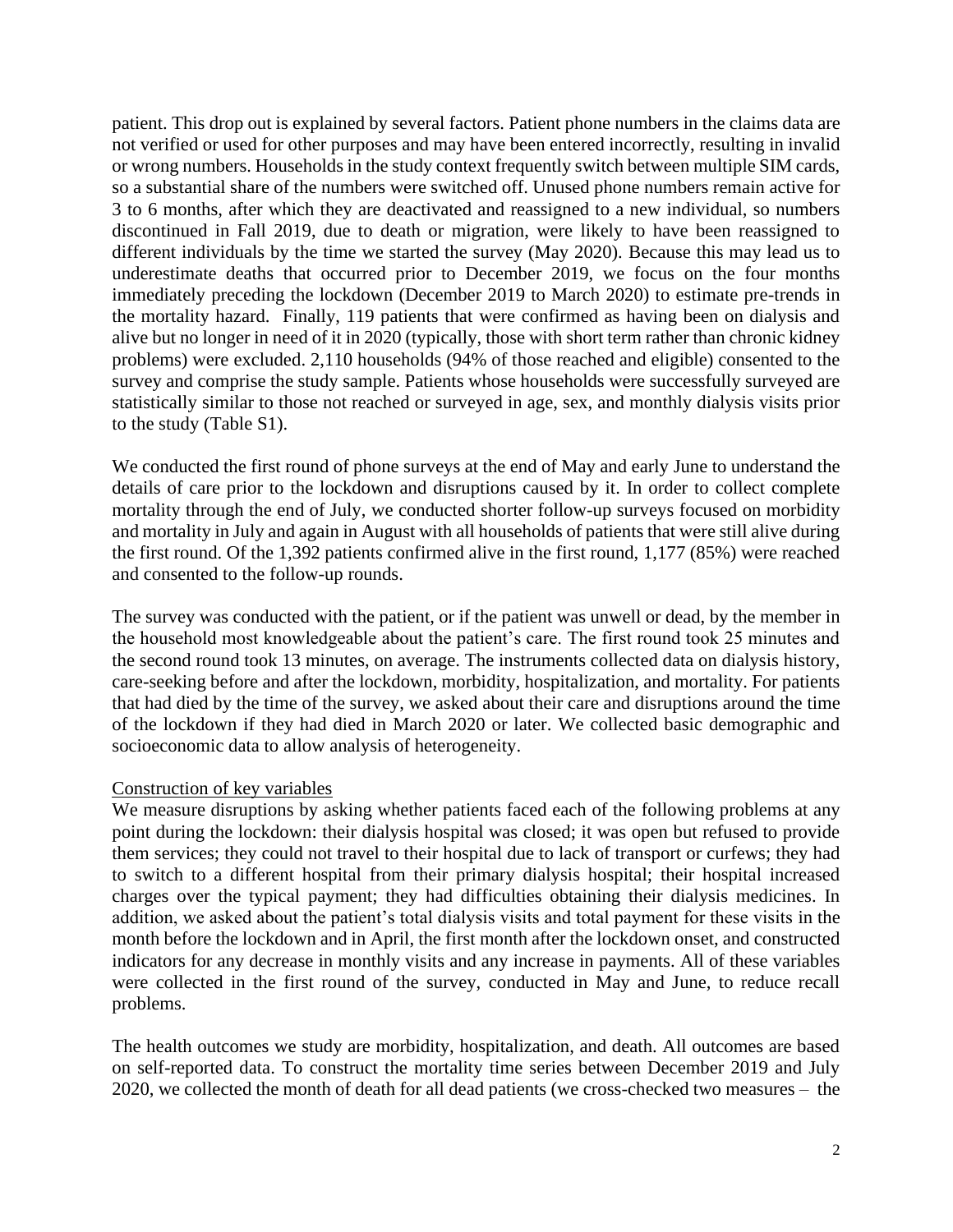date of death and how many months prior to the survey the death occurred –for accuracy), as well as the cause and location of death to ensure it was not unrelated to dialysis. Morbidity and hospitalization are reported for the four weeks prior to the survey, in each round of the survey. Hospitalization is a binary outcome. To measure morbidity, we ask patients whether they experienced any of a range of symptoms that are known to follow disruptions to dialysis care and can be reported by respondents, and then combine these indicators into an individual-level index. The symptoms included are: swelling of the face, hands, legs, or body; vomiting or nausea; extreme tiredness or weakness; difficulty breathing; difficulty urinating; and muscle cramps.

We also create binary variables of socioeconomic and demographic characteristics of patients: female, age under 45 years (approximately the mean and median age), lower caste group, and low assets. Lower caste is an indicator for households of scheduled caste or tribe, the official designations for the lowest group in the Indian caste system (historically called "untouchables" and currently referred to as "Dalits", 17% of the population) and indigenous peoples outside the caste system (9% of the population) that are economically vulnerable and targeted by government affirmative action policies. Households were classified as lower asset if they had a below median score on an asset index created from the first component of a principal components analysis of a list of assets they own, such as a motorcycle, television, or air-conditioner. To create measures of remoteness, we geocoded all dialysis hospitals in the AB-MGRSBY program, and residence locations for approximately 60% of surveyed patients (using addresses in the administrative and survey verification). We calculated the patient's distance to the city that is the administrative headquarters of their residence district as a proxy for remoteness, and to the closest dialysis hospital as a proxy for distance from the health system.

## Construction of the historical comparison cohort and analysis of mortality

Because the COVID-19 lockdown was implemented across all of India at the same time, there are no comparable "untreated" populations in 2020. Instead, we compare mortality in 2020 to mortality of a comparison cohort of dialysis patients in the previous year. Using the same administrative insurance claims data, we identified all patients on dialysis between August and October 2018. Because phone surveys almost two years later to confirm historical mortality rates for these patients would suffer from recall bias and attrition due to households changing their numbers, we instead use the share of patients who drop out from dialysis care each month to proxy for monthly mortality. We have validated this measure of mortality in a 2018 audit study in which we identified 663 dialysis patients that had dropped out from the claims data in the previous 3 months and confirmed through phone surveys with their households that only 20% of them were still alive and had dropped out of claims because they left the insurance program, no longer required dialysis (patients with acute kidney failure but not chronic kidney disease may only require dialysis briefly), or had received a kidney transplant. Based on this, we estimate mortality by assuming that, among dialysis patients in the historical cohort, 80% of patients that dropped out of the claims data in a given month died in that month.

## Analysis of mortality trends

To examine changes in mortality over time we plot the mortality hazard, or the share of people still alive that die in each month, from a discrete-time model with dummies for each month from December 2019 to July 2020, four months before and after the lockdown (Fig. 2). We use discretetime, rather than parametric, models in order to detect changes in the probability of death around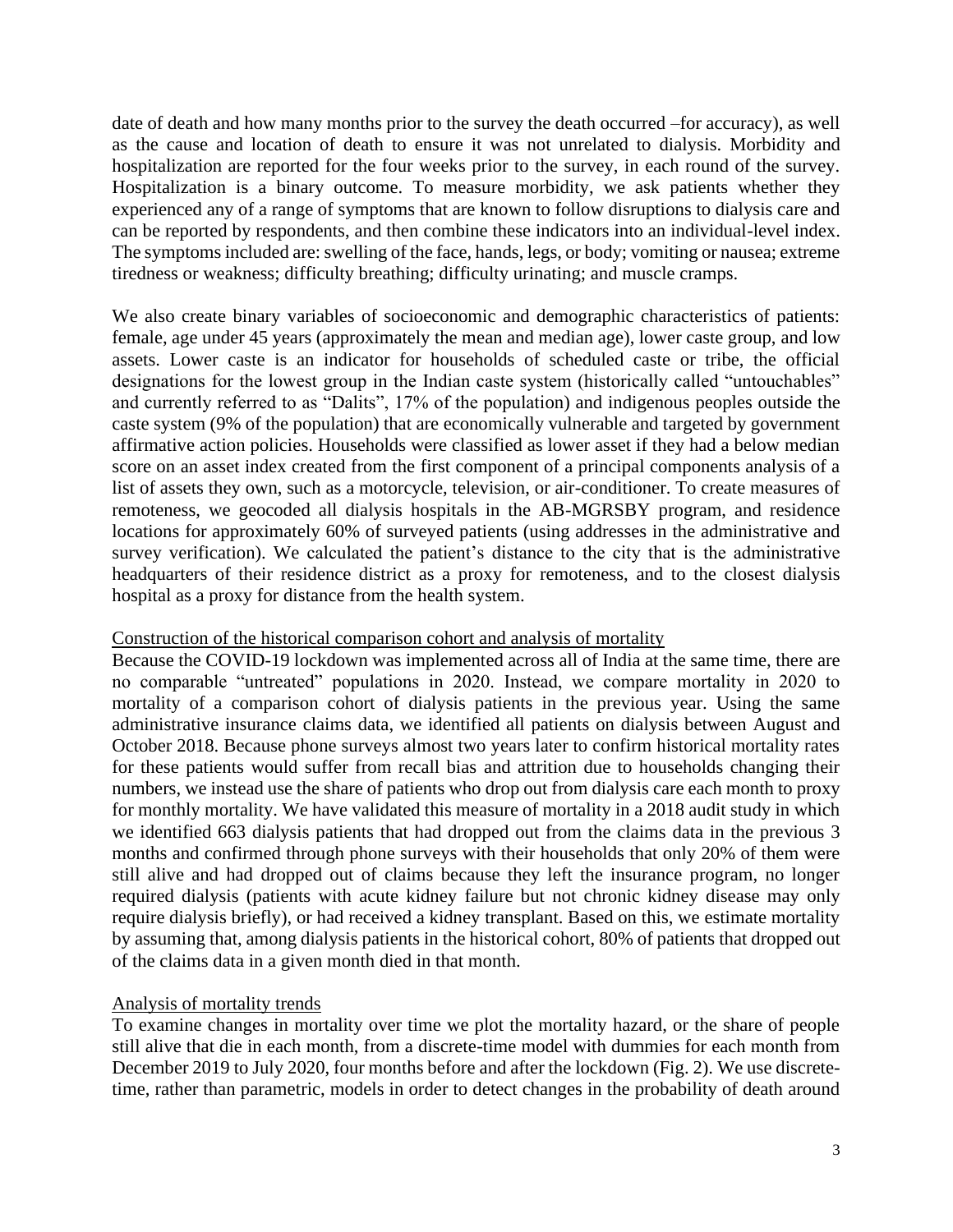the time of the lockdown. We run similar models with indicators for each month from December through July with the comparison cohort. The comparison allows us to check whether 2020 mortality follows historical trends, and whether historical mortality displays monthly or seasonal fluctuations that could explain any observed changes in mortality in 2020. We calculate two measures of total excess mortality in the four months after the lockdown was imposed: First, given that the historical trends suggest that mortality in April – July should be similar to March levels, we calculate the difference between observed mortality in these months in 2020 and what total mortality would have been if the March death rate had continued. Second, we directly compare deaths during these months in 2020 to what they would have been if the 2019 mortality rates for these months had applied.

To summarize heterogeneity in mortality across socioeconomic and demographic characteristics, we present the difference in the mortality hazard between March and May, the period of the largest mortality increase, by binary classifications of sex, age, caste, and wealth (described above). Unadjusted estimates are in Fig. 3 and estimates adjusted for each other subgroup characteristic to isolate the effect of group identity are in Fig. S6. We also present results of the full discrete-time hazard model over time for each subgroup in Fig. S2.

## Analysis of associations between disruptions and outcomes

To analyze the relationship between care disruptions and health outcomes, we restrict the sample of patients to those alive at the end of April and exposed to at least one month of the lockdown. We create a care disruptions index, which is the first component of a principal-components analysis of all the disruption measures above, including change in visits and in payments between March and April, standardized over the sample for ease of interpretation. We create four health outcomes: an index of morbidity between June and July, standardized over the sample; the probability of any hospitalization in the same period; the probability of death in May (the month in which we find the largest mortality increase); and the probability of death between May and July. We estimate ordinary least squares (OLS) regressions with robust standard errors of each of the health outcomes on the disruptions index without any controls, and a separate model that controls for age above 45 years, sex, caste group, assets, total dialysis visits and month of last dialysis visit in the claims data (prior to being sampled), and dialysis visits in March 2020. Results for the full sample are presented in Table 1 and by subgroup in Fig. S7. In some cases where the respondent ended the survey partway through, we have data on the primary outcome (mortality) that was collected early on, but not on characteristics or care disruptions, resulting in more observations for the mortality outcome (Table 1).

## Qualitative interviews with patients and hospitals

To gain a more nuanced understanding of patients' experiences, we built open-ended questions into the survey. Surveyors were instructed to provide prompts, such as "Have you experienced any other health problems or difficulties in getting dialysis care due to the coronavirus lockdown? Can you describe them to me?" and to encourage respondents to answer freely. The research team listened to voice recordings of these answers and compiled them into structured summaries. The qualitative results confirmed that the list of barriers to care-seeking we included in the survey were comprehensive and covered the key proximate causes of care disruptions: hospital closure or service refusal, increased costs of care, travel/transport barriers, having to switch from their primary hospital to a different one, and difficulty obtaining medicines. They also reveal that many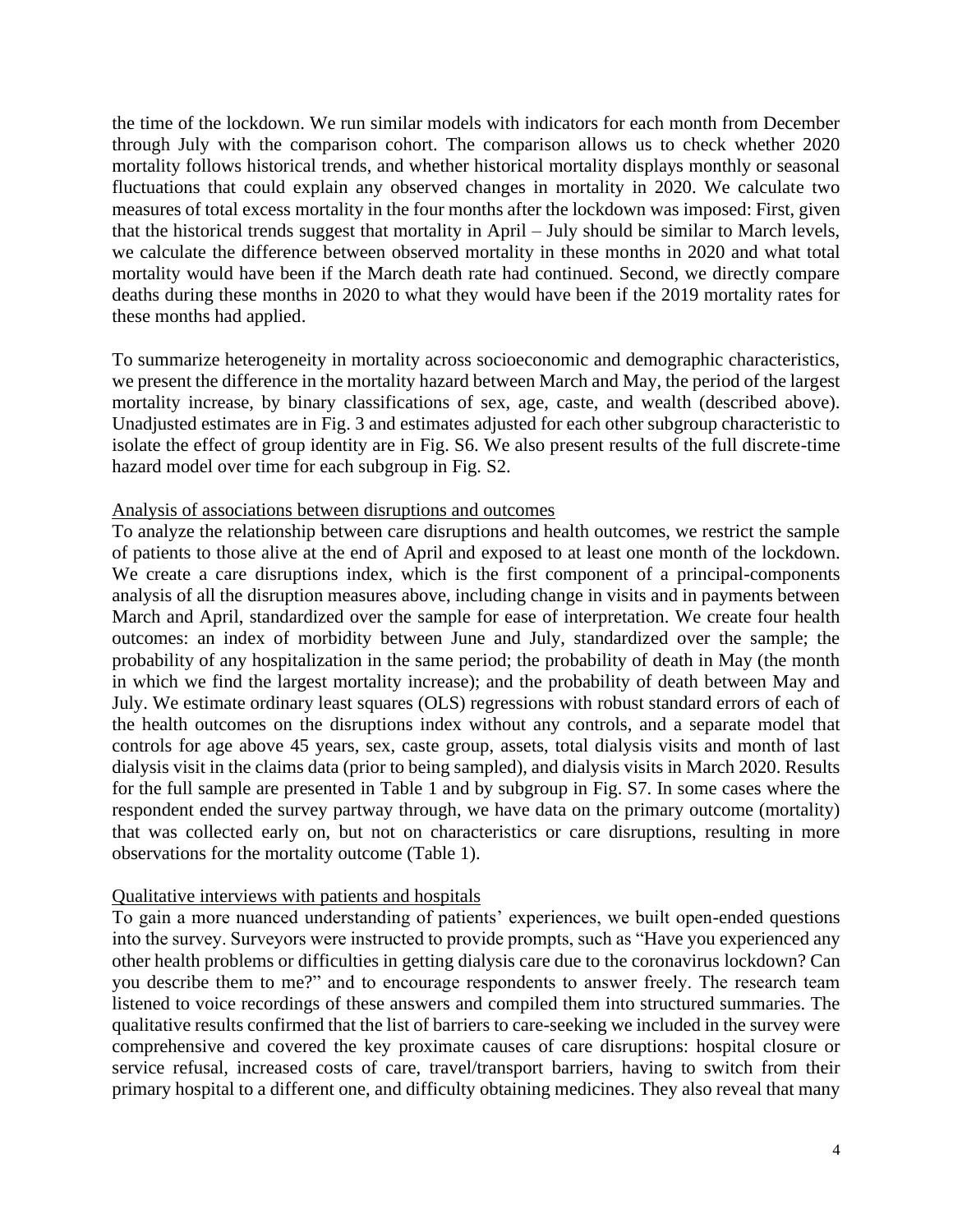patients experienced a series of different barriers that had compounded effects on their care. Excerpts from some open-ended answers:

*"The hospital was closed on visits and refused treatment as well. […] We did not have a mode of transport to reach the hospital, I had to try very hard to arrange one. […] As a result, I could only get 3 dialysis visits in total instead of 8."*

*"There was no doctor in the hospital. No one gave us any information where to find one, there was just one ward boy who did not know anything. […] For getting a treatment that my life depends on, I had to get slips from doctors, permissions from District Collector, stand in long queues..."*

*"There is this particular medicine that is required for dialysis procedure and that is not currently available in the market. We have not been able to find it for the last few days. […] Private dialysis centers have increased their rates - it has become unaffordable for us. We don't have money to seek treatment in a private hospital, we have lost our jobs so don't have enough money to go get treated in a private hospital, hence I had to take my wife very far to find a public hospital for dialysis. […] Every time we change a hospital, they issue a new set of tests and we have to get them because they will not give us dialysis otherwise. […] Due to shutdown of public transport, I have to now take my wife to dialysis. Because of that neither can I work nor I can be with my wife during her visits."*

*"I went to two private hospitals, both of them were closed, hence I had to go to a public hospital and got my dialysis there. […] The cost of acquiring my dialysis medicines almost doubled, as they were not available at my regular pharmacist, my hospital was closed, I had to look everywhere and they were available in limited quantities only."*

*"I have been advised to get three dialysis visits per week. Now because of the lockdown, I have only been able to get two per week. Hence, water fills in my lungs and I have difficulty breathing if I do any physical activity."*

Family member of dead patient: *"We live in [District A] and the hospital he regularly visited was in [District B]. When the lockdown was imposed and there was a curfew, he had to find a smaller, alternative facility for dialysis. We were asked to get permissions and multiple slips from govt officials. He didn't get the care he usually received. That smaller hospital didn't do his dialysis properly and that's why he died. […] The medicines that were prescribed to him were only available in [District B] and not his local area due to the lockdown. He missed his medicines for BP and diabetes for 20 days."*

Family member of dead patient: *"Due to the lockdown, the patient couldn't travel to [District B] on time and wasn't able to find a hospital in the vicinity, so he died on the way to the hospital itself."*

## Ethical considerations

The research protocol and survey instruments were approved by the Institutional Review Boards of the Institute for Financial Management and Research (IFMR) in India and Stanford University in the United States. All data collection was managed by a team employed by JPAL South Asia at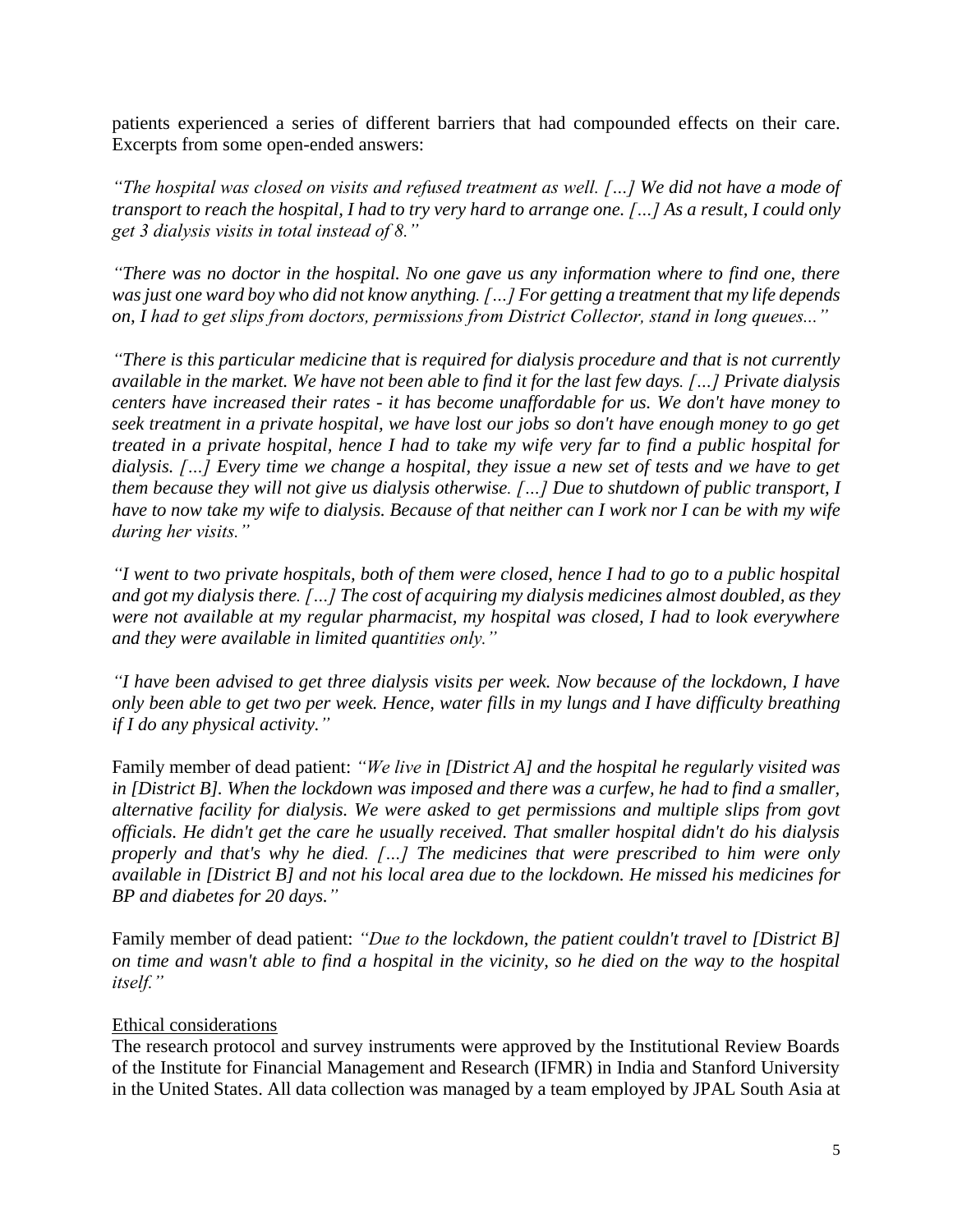IFMR, which has extensive research conducting field and phone-based research. Standard research protocols were followed. Participants were informed of the nature and possible consequences of the study and were given the opportunity to discontinue participation at any point of their choosing. Given that data were being collected during a pandemic that may have severely adversely affected households, the households in our sample may have been particularly vulnerable due to their socioeconomic status and illness, and the health and security of our data team was also a concern, we took several additional precautions to reduce any adverse consequences. To reduce the burden on households, we designed the surveys to be short: among surveyed households, the first round of the survey took 25 minutes and the second follow-up round took 13 minutes, on average. We trained surveyors to very clearly offer households the option not to participate, to be sensitive to households during the survey, particularly those that had faced substantial difficulties or deaths, and to provide all households with information on local COVID-19 and hospital health service helplines to consult if they experience medical problems. To protect the surveyors, all surveys were conducted over the phone from the security of their homes. Additional software was installed on the surveyor tablets to mask phone numbers from them and to automatically upload all data to secure cloud services without storing it locally.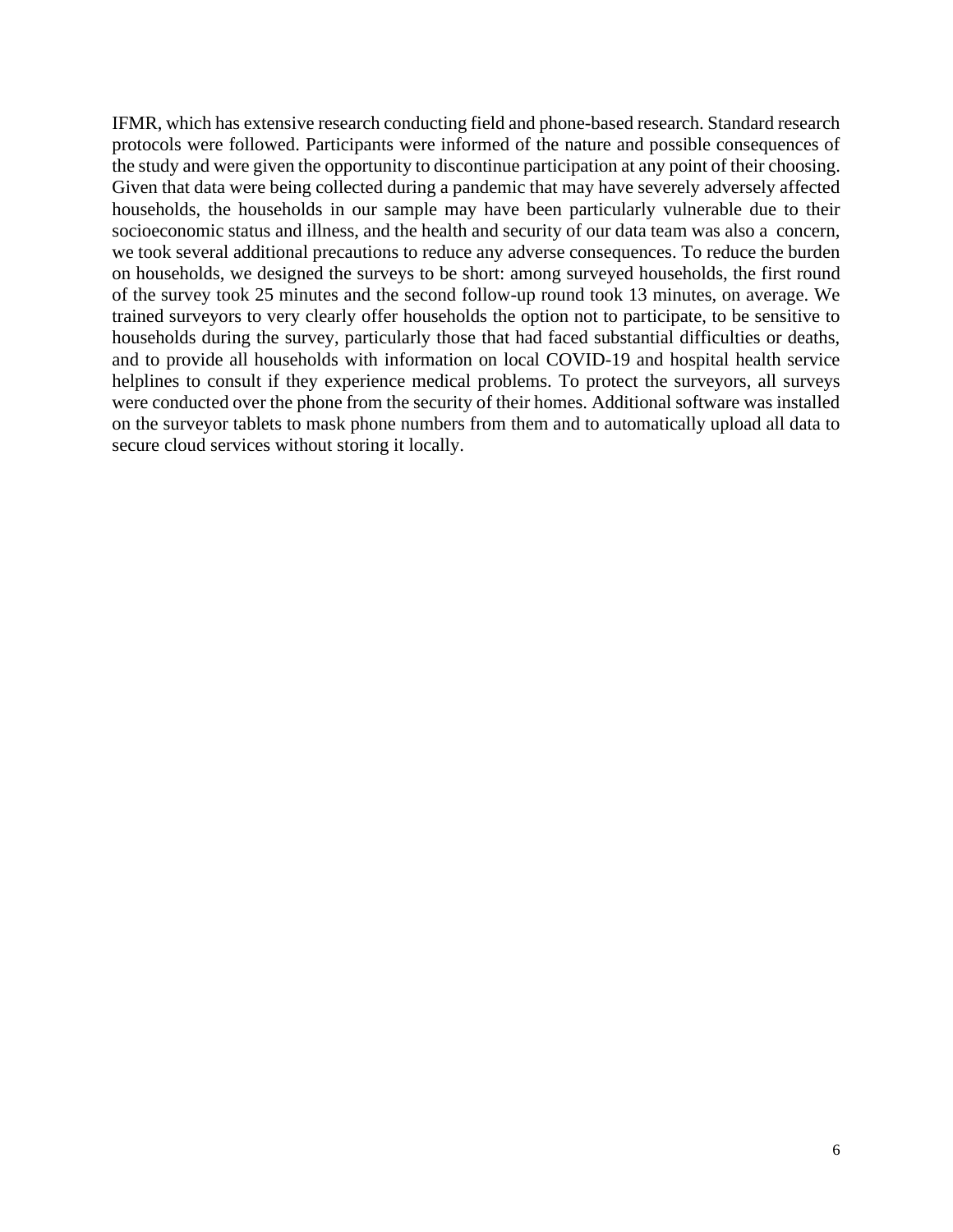## **S2. Figures**



**Fig. S1. Changes in mobility in Rajasthan.** Using publicly available mobility data for Rajasthan, we demonstrate that people's movements dropped by over 60% within days of the 24 March 2020 lockdown and remained well below pre-lockdown levels through the end of and beyond the national lockdown. The data are collated by Google from the location histories of phone users and calculate changes in the number and duration of visits relative to the median value for the same day of the week between 3 January and 6 February 2020. They are publicly available online: [https://www.google.com/covid19/mobility/.](https://www.google.com/covid19/mobility/)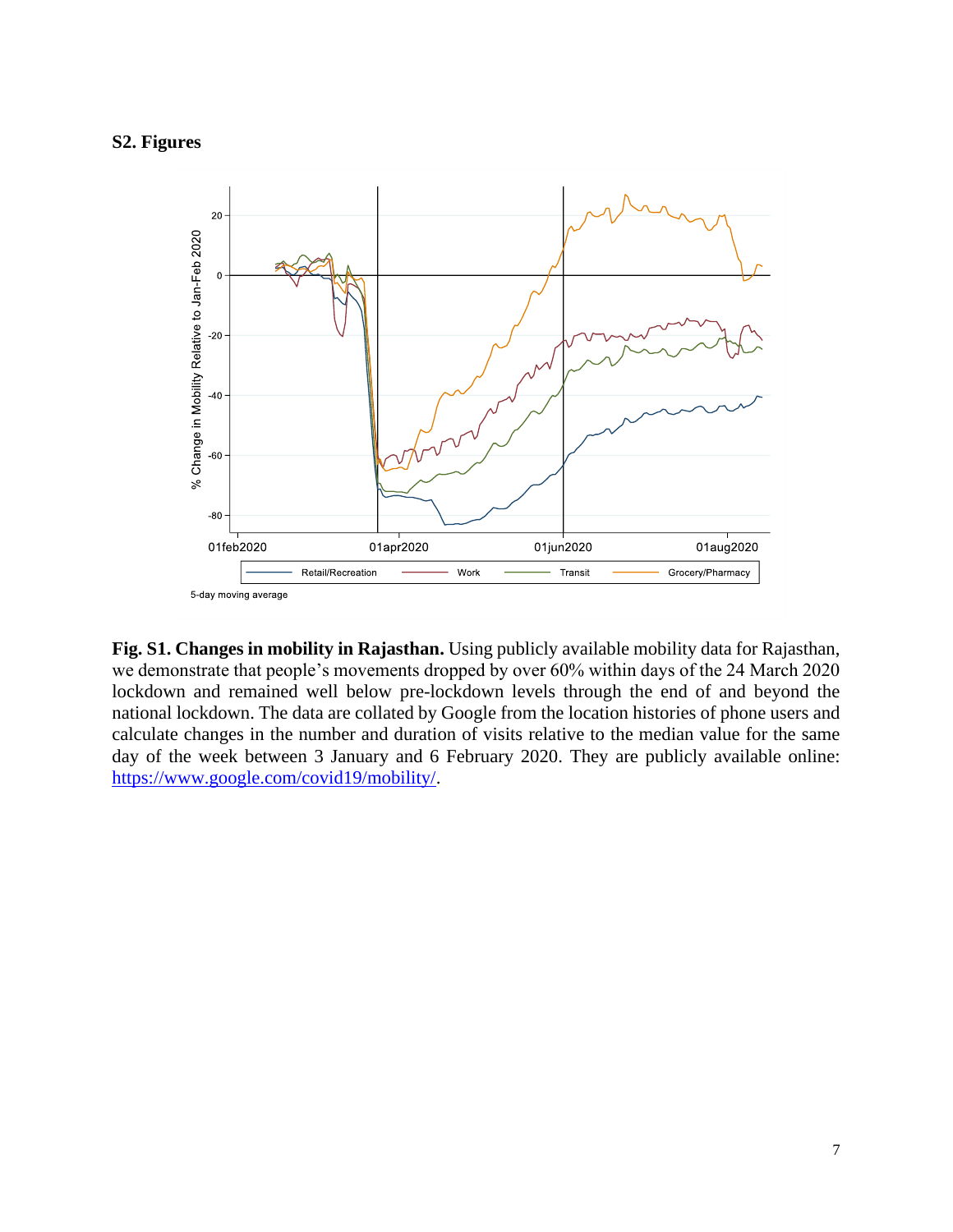

**Fig. S2. Heterogeneity in probability of experiencing any disruption.** The figure presents the breakdown, by subgroup, of the share of patients that reported experiencing any of the types of care disruption presented in Fig.1. Note that distance to city and to hospital are only available for approximately 60% of the surveyed sample (see supplementary methods and materials for details).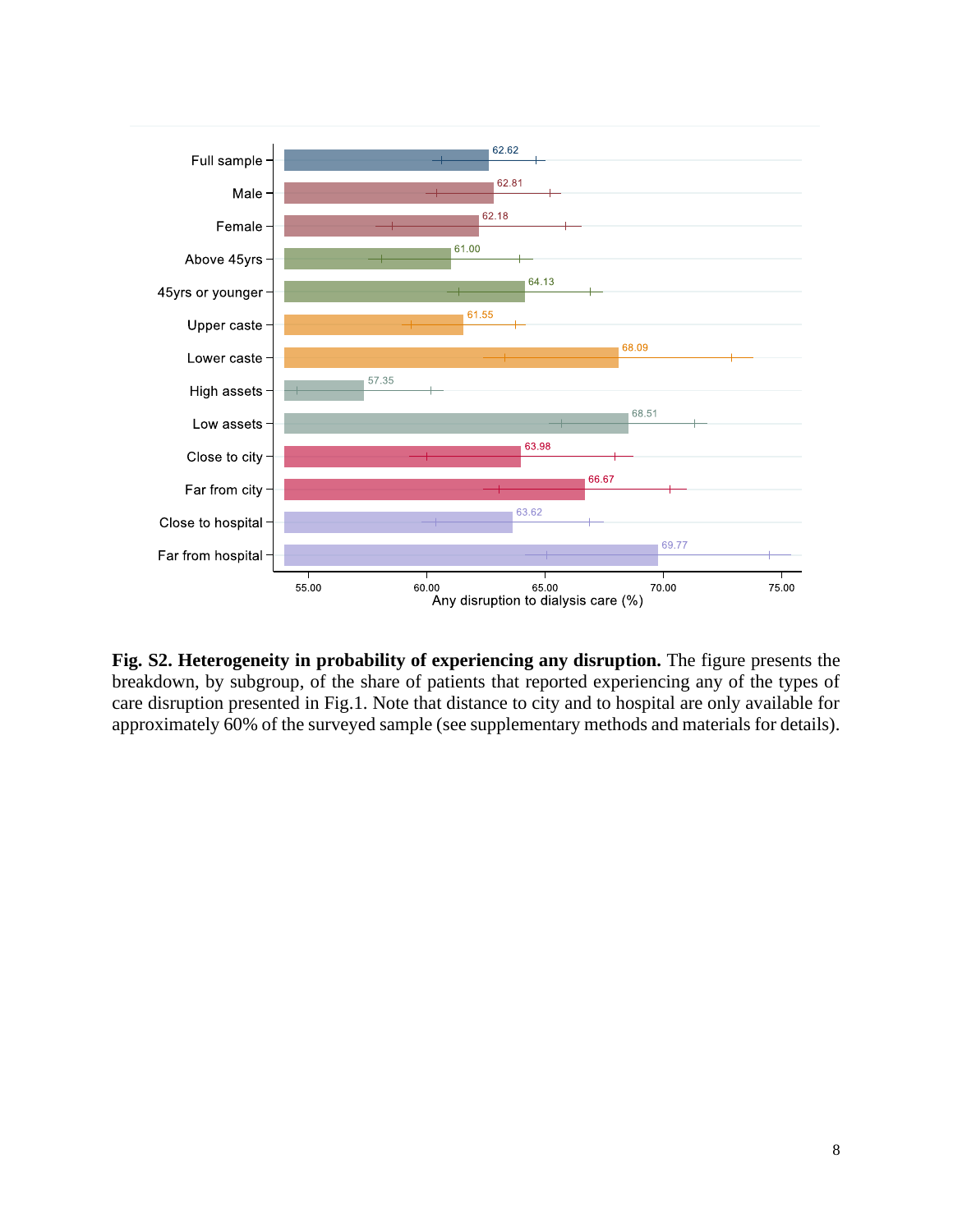

Fig. S3. Full mortality trends by subgroup. The figure presents the full mortality hazard over time from unadjusted models by key subgroups.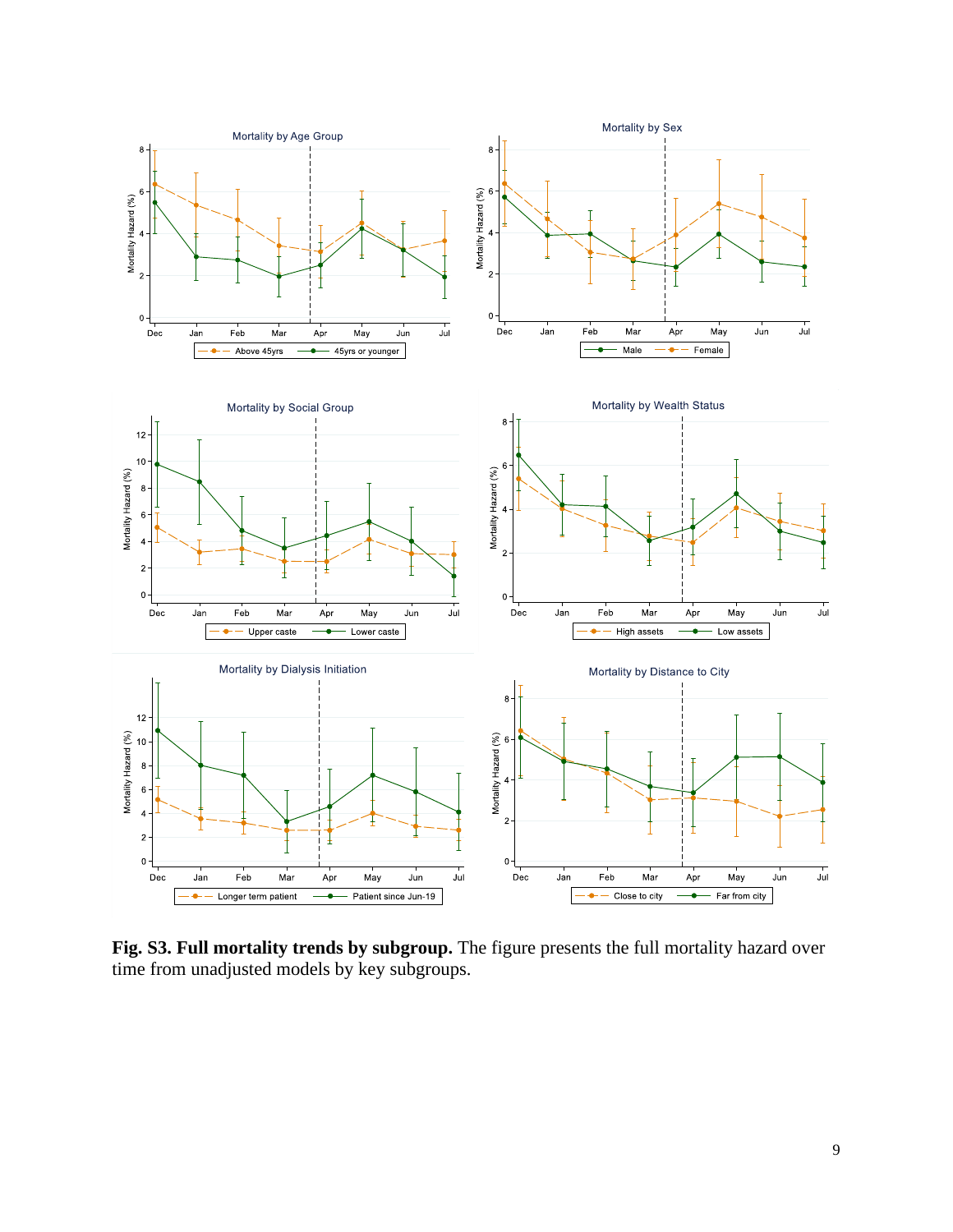

**Fig. S4. Covariate-adjusted monthly dialysis mortality.** The figure presents results of the same model as in Fig.1 with the addition of controls. For the 2019-2020 cohort, controls are age, sex, caste group, month of dialysis initiation, lifetime dialysis visits at baseline, and dialysis visits in the month before lockdown. For the 2018-2019 cohort we are limited to variables available in the claims data and controls are age, sex, month of dialysis initiation, and lifetime dialysis visits at baseline.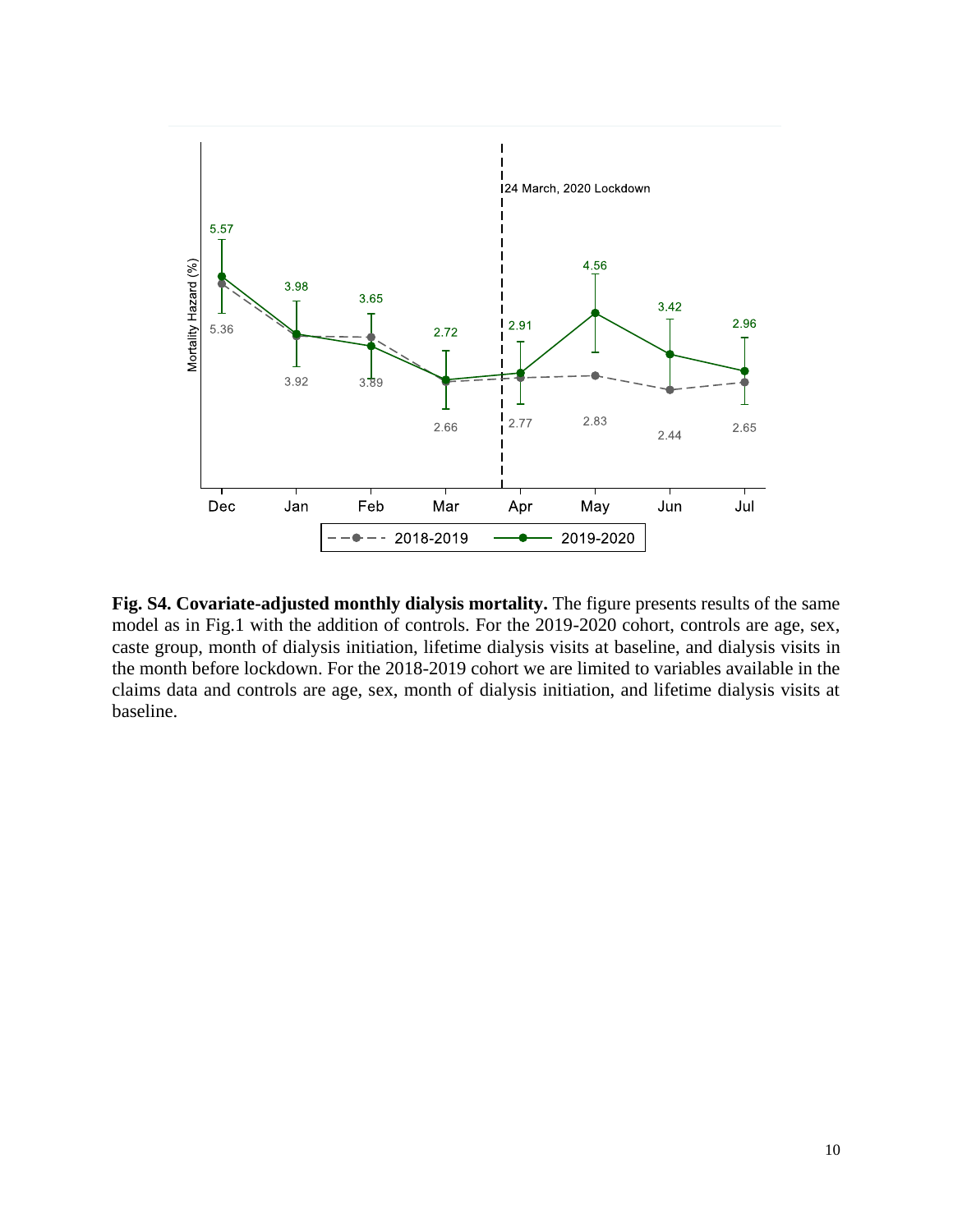

**Fig. S5. Monthly dialysis mortality excluding all potential COVID-19 deaths.** The figure presents results of the same model as in Fig.1, but excludes the deaths of four patients that were reported to be COVID-19 positive from the 2019-2020 cohort.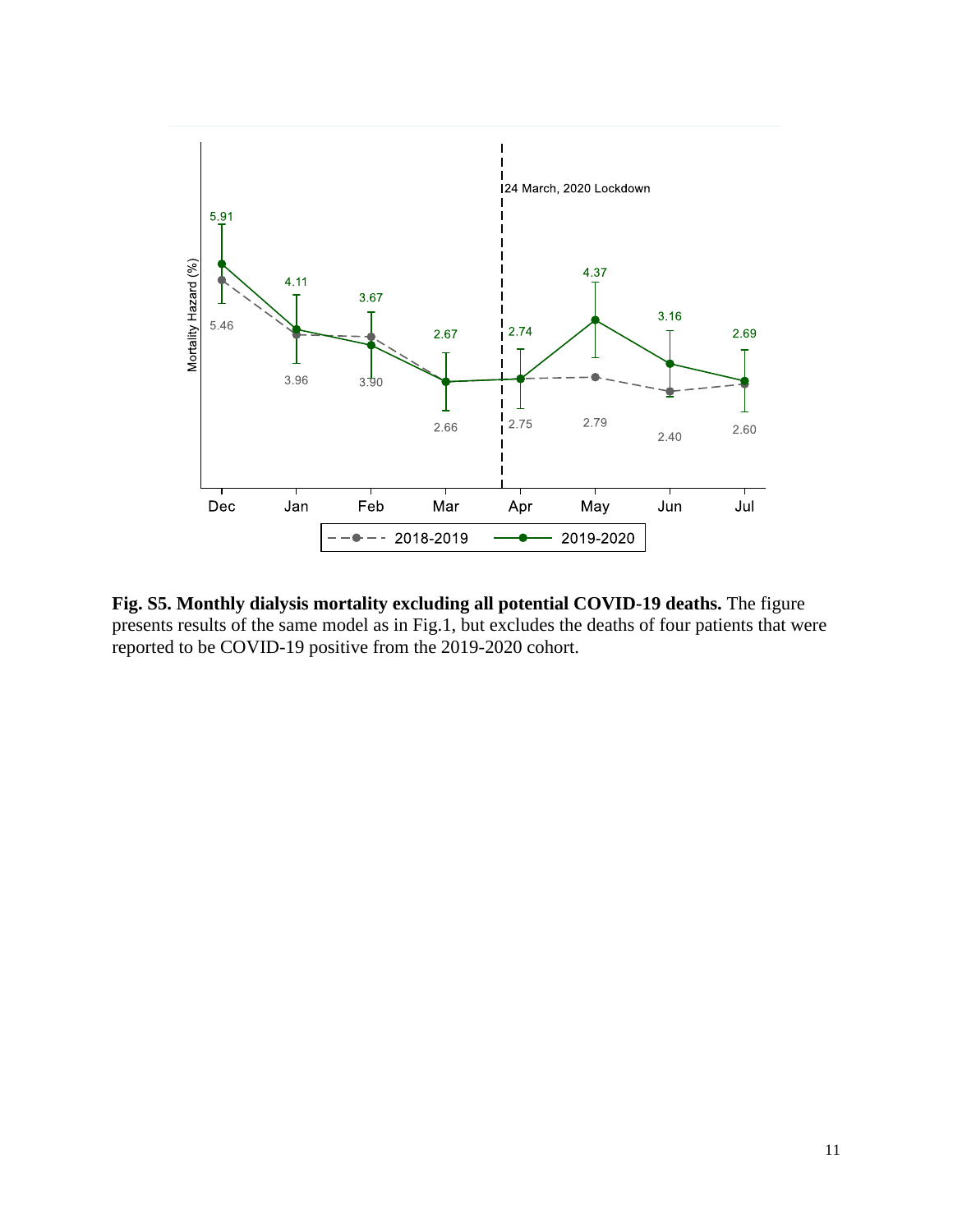

**Fig. S6. Disruptions to dialysis care in July-August 2020.** The figure presents the share of people that reported experiencing disruptions in the four weeks prior to the survey, for all patients alive during the first survey round that were re-interviewed in the second round. Although levels of disruptions are lower, they clearly persisted well past the easing of the national lockdown in June.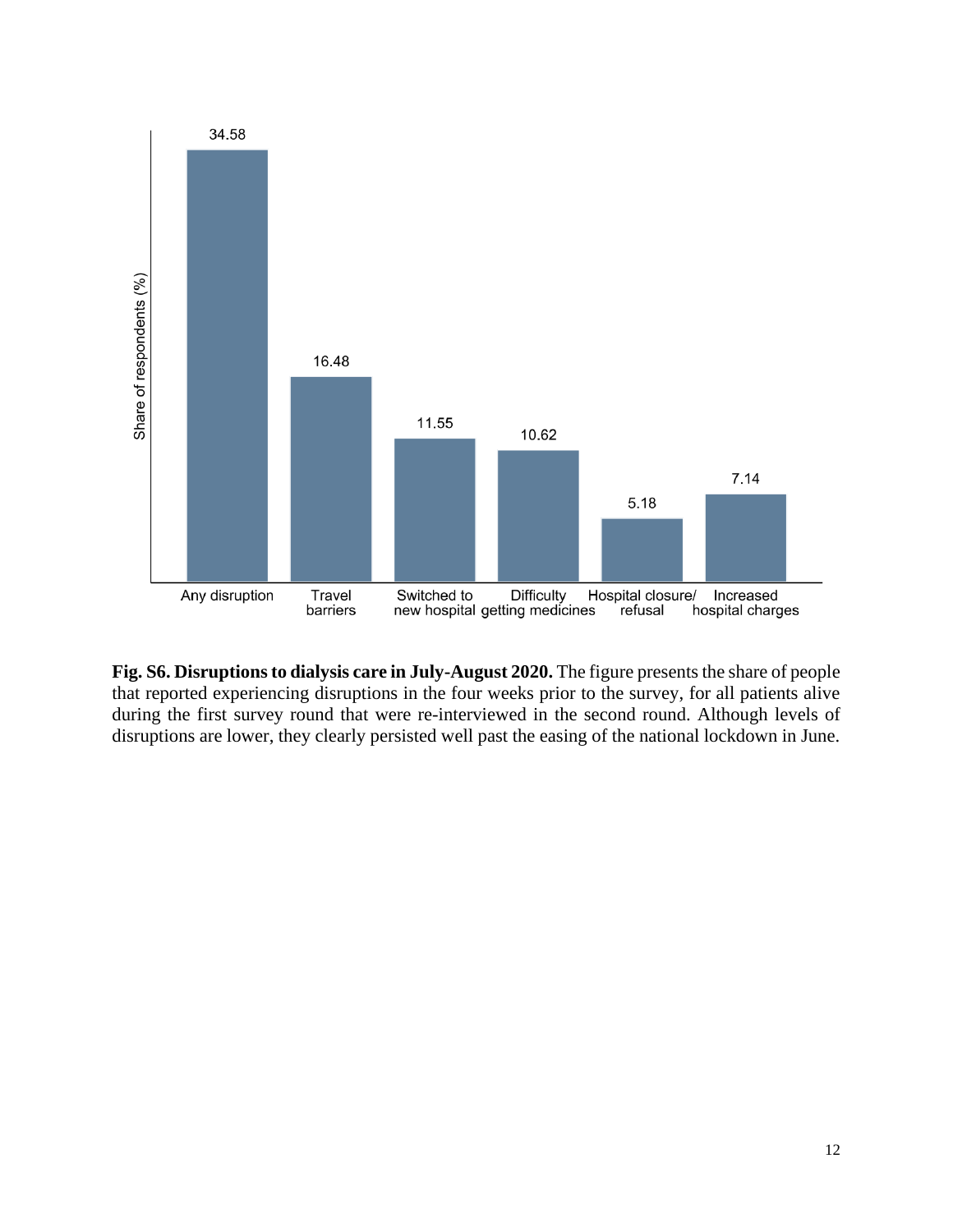

**Fig. S7. Covariate-adjusted heterogeneity in mortality effects by subgroup.** Each bar represents the percentage point change in death hazard between March and May 2020 for the full sample of patients, as well as for each subgroup, with adjustments for all other subgroup characteristics (age, sex, caste group, and poverty). Lines represent 90% and 95% confidence intervals. The grey figures on the right present the increase between March and May as a percentage of March mortality. Unadjusted estimates are presented in Fig. 3.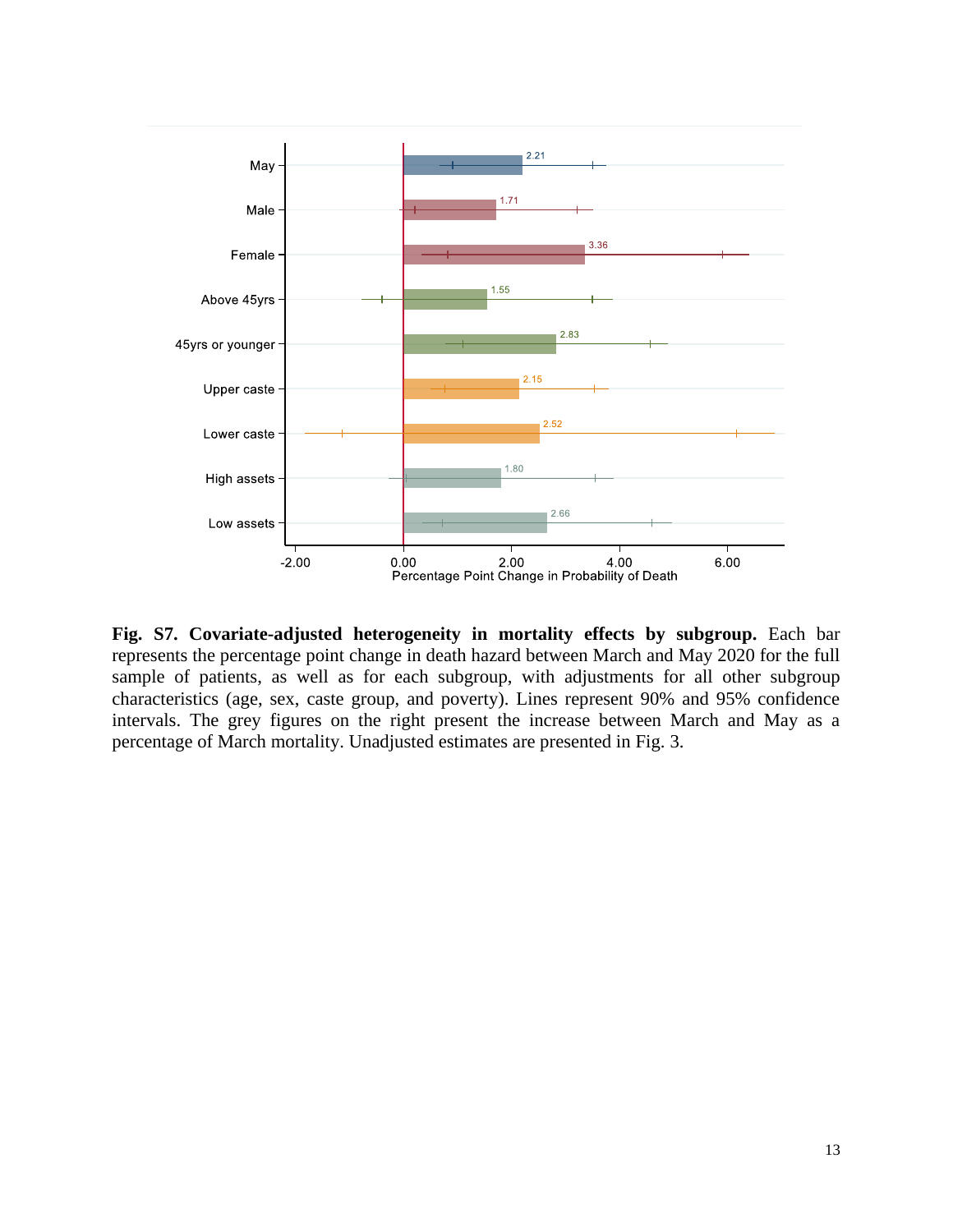

**Fig. S8. Associations between disruptions and health outcomes between May and July by subgroup.** The figure presents unadjusted associations between the care disruptions index and health outcomes by subgroup for all patients alive through the end of April. The outcomes are the standard deviation change in the index of morbidities experienced between May and July; any hospitalization between May and June; death in May; and death between May and July. Table 1 presents the full sample unadjusted and fully adjusted associations in regression form.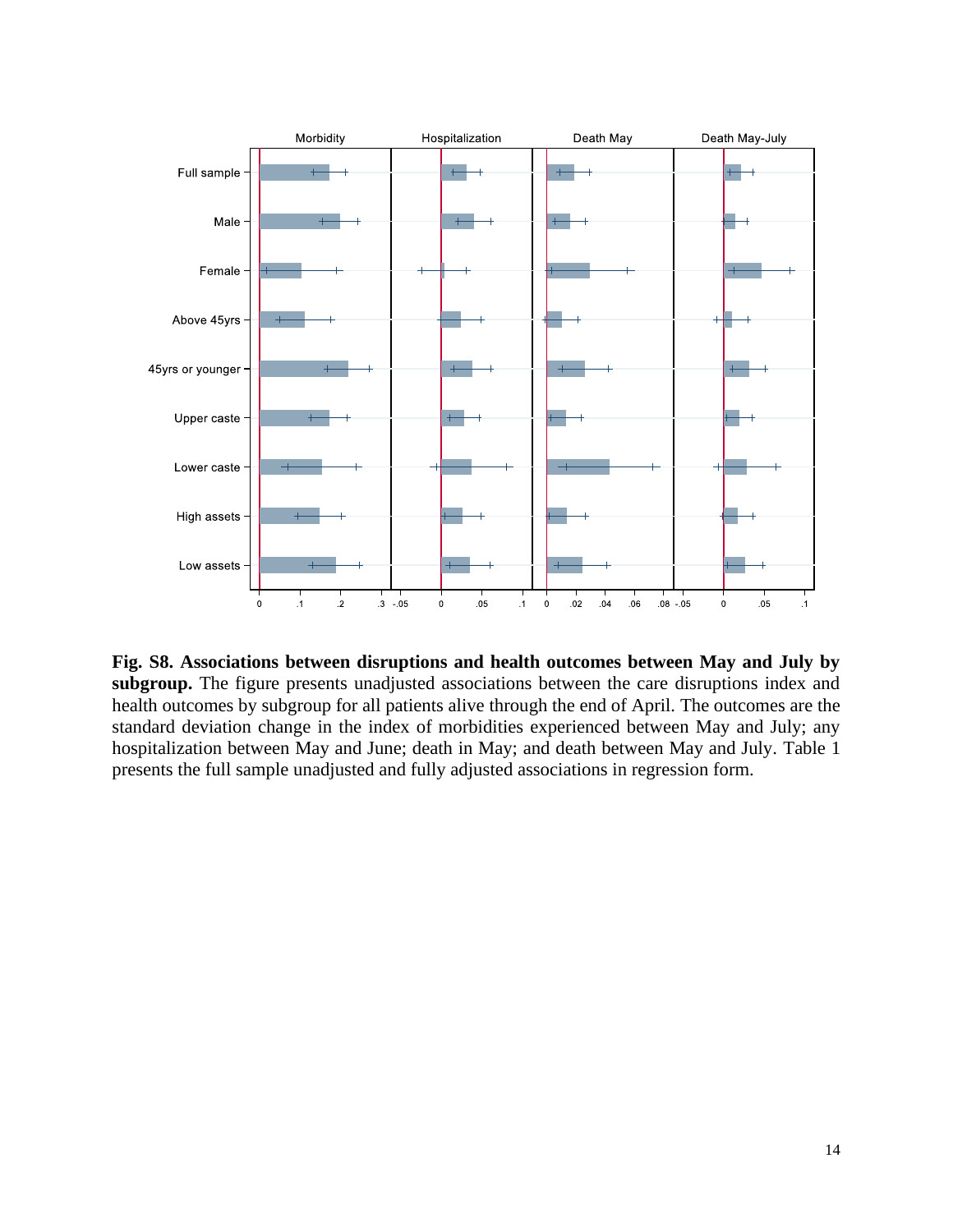

**Fig. S9. Covariate-adjusted heterogeneity in mortality effects by subgroup.** We use geocoded locations of dialysis hospitals in the AB-MGRSBY program and patient residence to calculate distance to the closest city (a proxy for remoteness) and to the closest dialysis hospital (a proxy for distance from the health system). These measures are only available for approximately 60% of the surveyed sample and may not be representative (see supplementary methods and materials). Nevertheless, the greater mortality among households in remote locations far from the health system are consistent with these patients facing greater difficulty in accessing care. All other details are similar to Fig. S6.